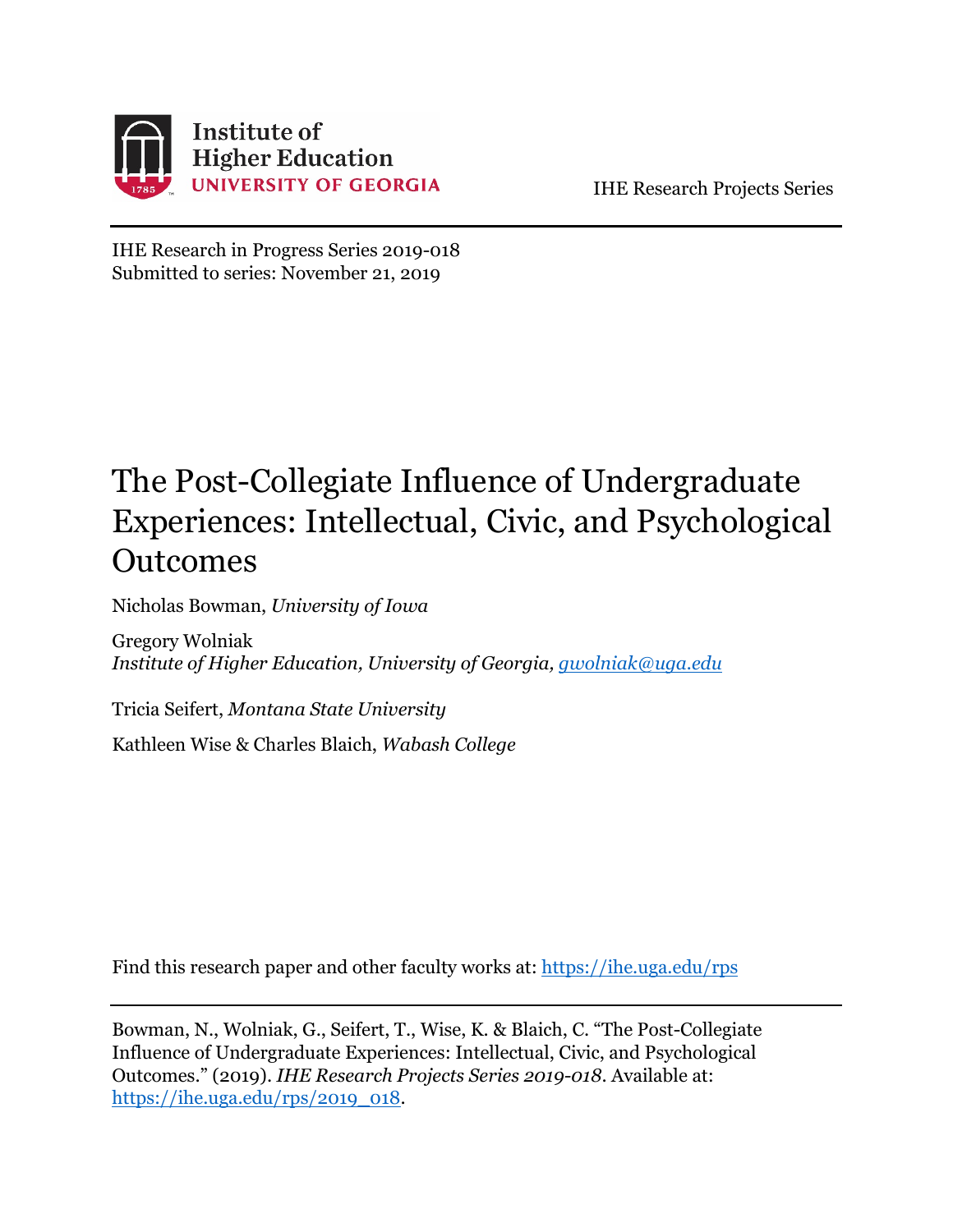# **The Post-Collegiate Influence of Undergraduate Experiences:**

# **Intellectual, Civic, and Psychological Outcomes**

Nicholas Bowman University of Iowa

Gregory Wolniak University of Georgia

Tricia Seifert Montana State University

Kathleen Wise & Charles Blaich Wabash College

> ASHE 2019 Portland, OR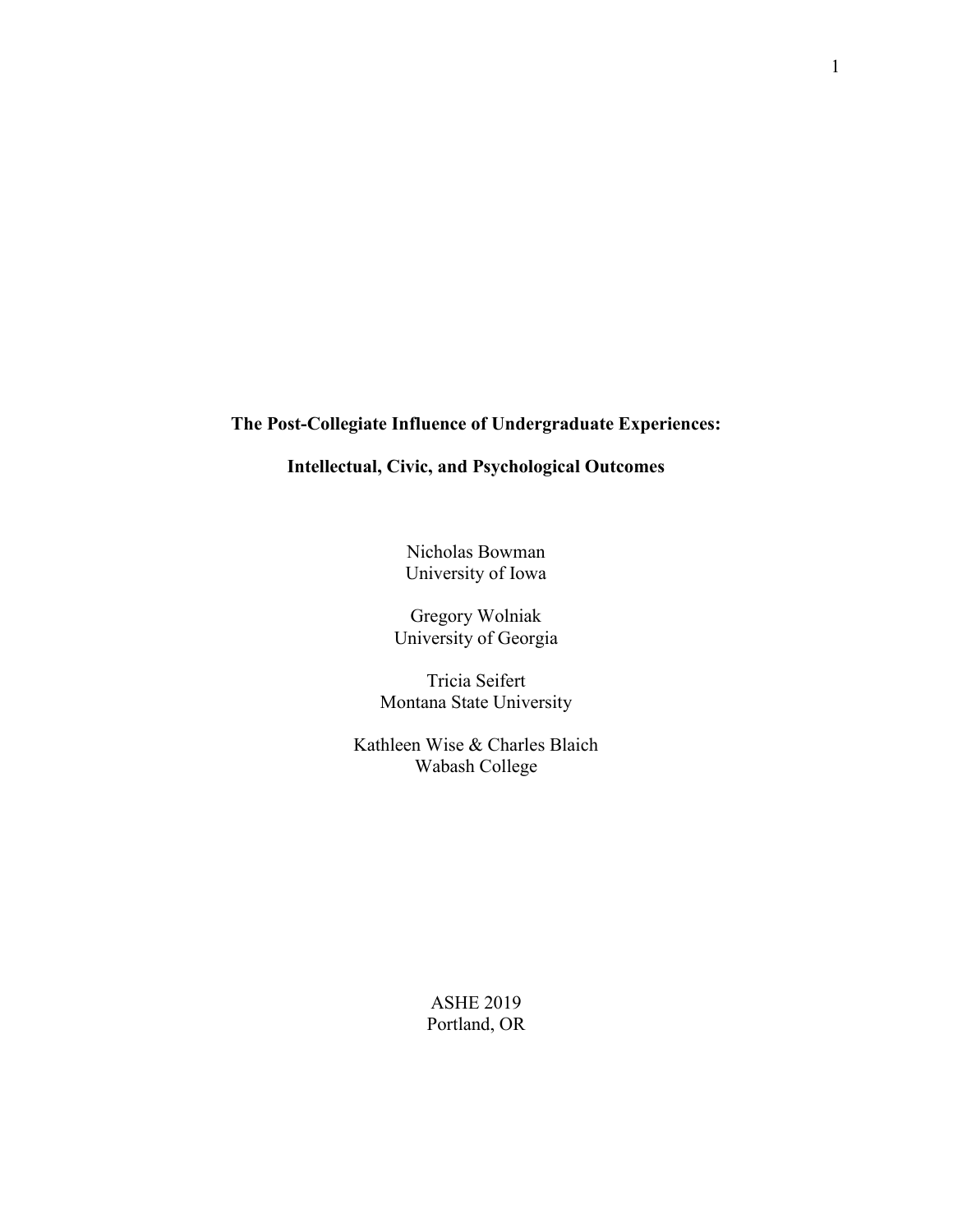#### **Abstract**

Recent critiques of higher education from within and outside of the academy have questioned the benefits of an undergraduate education. Although research has extensively studied the short-term outcomes associated with college experiences, few studies have explored noneconomic outcomes well after graduation. Therefore, the present study explores the link between college experiences and post-college outcomes using a large, multi-institutional dataset of over 20,000 bachelor's degree recipients. The results indicate that good teaching, academic challenge, and diversity experiences are positively—and often strongly—associated with alumni's perceptions of institutional and civic growth as well as their connection to their alma mater and overall satisfaction with college. Some consistent moderation of these relationships by gender, race, and years after graduation was also observed.

Keywords: Post-college outcomes, academic experiences, college alumni, non-binary gender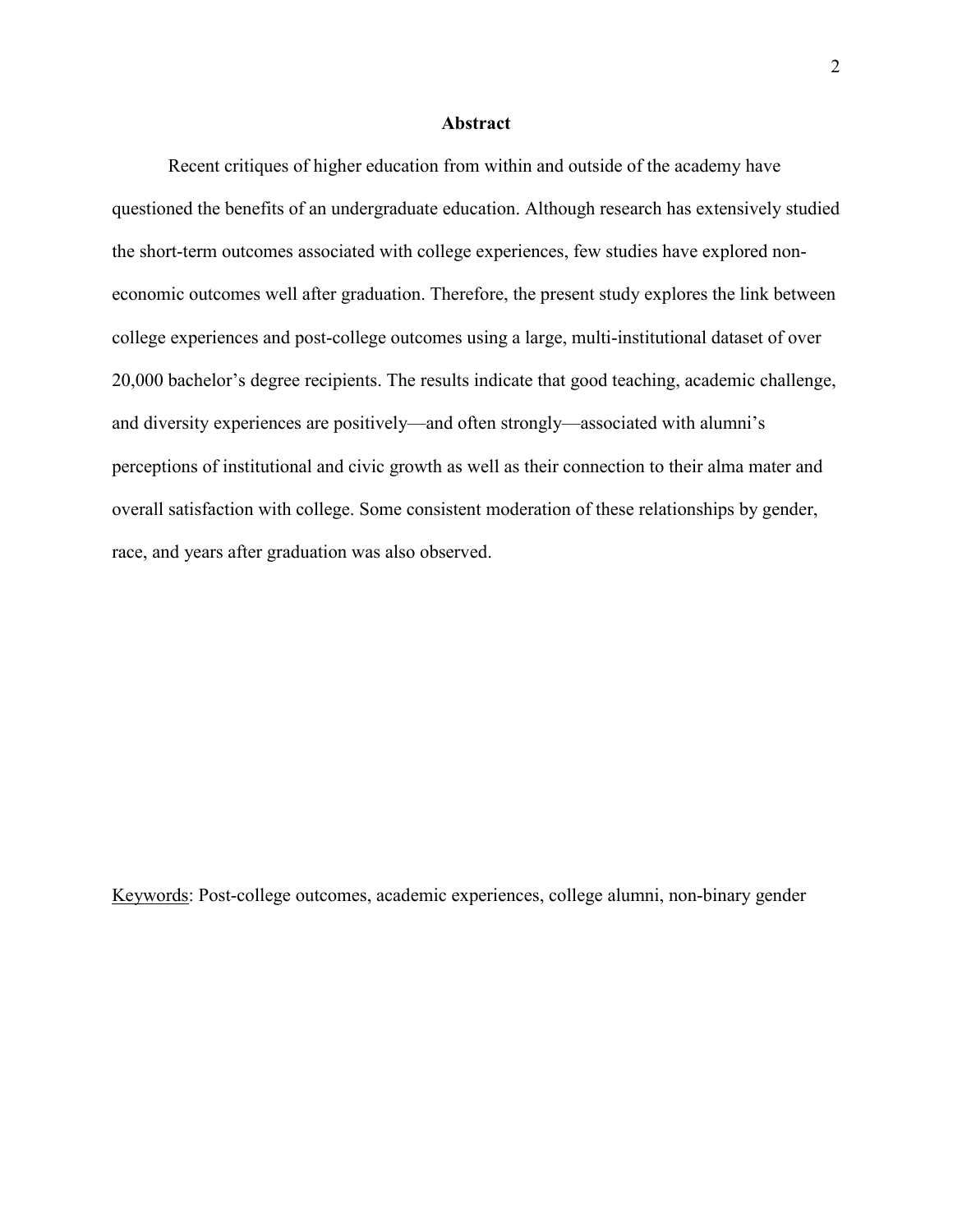Higher education attainment has long been heralded as the key mechanism for social mobility (Blau & Duncan, 1967; McMahon, 2009), with credential attainment serving as an essential marker of human capital development (Becker, 1993). A substantial body of literature has investigated the essential proposition of human capital theory: the relationship between education and earnings (Gill & Leigh, 2003; Light & Strayer, 2004; Long, 2010; Ma, Pender, & Welch, 2016; Molitor & Leigh, 2005; Neumann et al., 2009; Park, 2011; Perna, 2003, 2005; Rumberger, 2010; Taniguchi, 2005; Wolniak et al., 2008). However, with increased student loan debt (Hemelt & Marcotte, 2016; Woo, 2014) and increasing accountability pressures, the value of a college education is being questioned with new fervor (Arum & Roksa, 2011, 2014; Selingo, 2013; Zorthian, 2017). Compound the public's questioning of higher education with expenditures in excess of \$500 billion per year (NCES, 2017), and it is alarming how little is known about how experiences and environments encountered during higher education influence students after they graduate.

Concern over higher education's long-term effectiveness begs a key question: Which long-term outcomes should a college education promote? We contend that the fundamental longterm outcomes of higher education encompass the psychological/intellectual, civic, and career domains. These three domains are grounded in the works of leading scholars (see Clotfelter, 2017; Delbanco, 2012; Gutmann, 2014; McMahon, 2009), the American Academy of Arts & Sciences' Commission on Undergraduate Education (AAA&S, 2017), and those who have empirically synthesized the effects of college (Mayhew, Rockenbach, Bowman, Seifert & Wolniak, 2016; Pascarella & Terenzini, 1991, 2005).

As campuses are compelled to prioritize curricular and co-curricular programs (Dickeson, 2010), and yet act in institutionally isomorphic ways (McLendon, Hearn, & Deaton, 2006), it is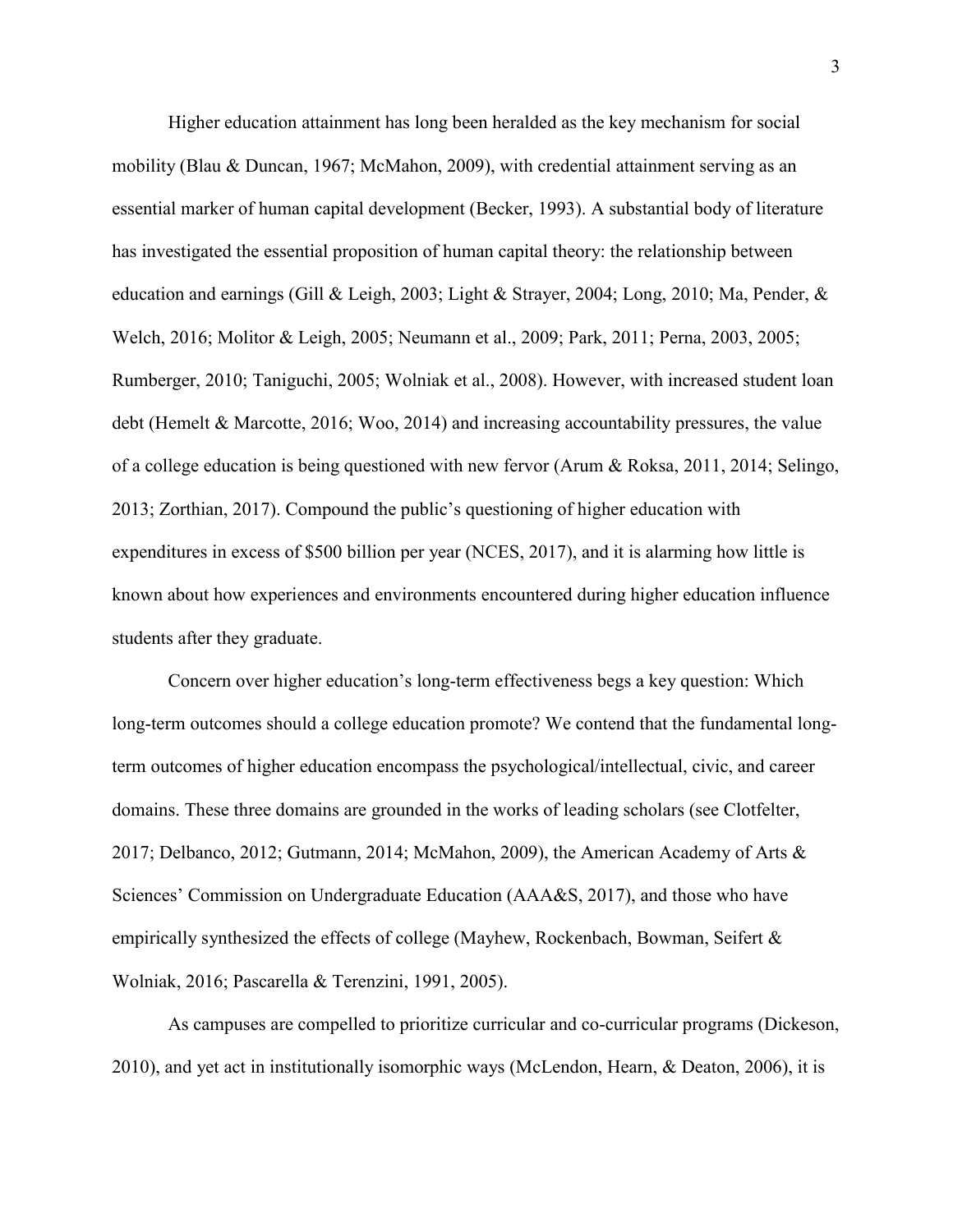necessary to know which types of programmatic priorities hold the most promise for achieving desirable post-college outcomes, particularly from the perspectives of college graduates. The present study responds to this necessity by focusing on three types of experiences—studentfaculty interactions, academic challenge, and diversity interactions—in relation to alumni intellectual, civic, and psychological outcomes after college. We sought to understand the extent to which students' specific experiences and encounters with institutional environments during college were associated with such outcomes after college. Moreover, we sought to uncover potential inequities in post-college outcomes, by examining whether particular experiences may have compensatory effects that benefit populations of alumni who have been historically underserved by higher education. Given the hostile campus climate that students from minoritized backgrounds often encounter (see Harper & Hurtado, 2007; Hurtado et al., 2012), some college experiences may be particularly influential for students who face micro and macro aggressions.

This examination extends and improves upon prior research in several ways. First, it explores a set of outcomes that has received very little attention, as most studies of post-college outcomes examine labor force participation and success, subjective well-being and life satisfaction, and health outcomes (see Hout, 2012; Mayhew et al., 2016; Pascarella & Terenzini, 2005). Second, the large dataset we analyzed allow us to explore a variety of moderators, including those that are almost never examined in research on college alumni (e.g., non-binary gender, Native Hawaiian/Pacific Islander students). Third, given the heterogeneity in the analytic sample, we can directly examine whether and how the link between experiences and outcomes differs as a function of the time since alumni received their undergraduate degree.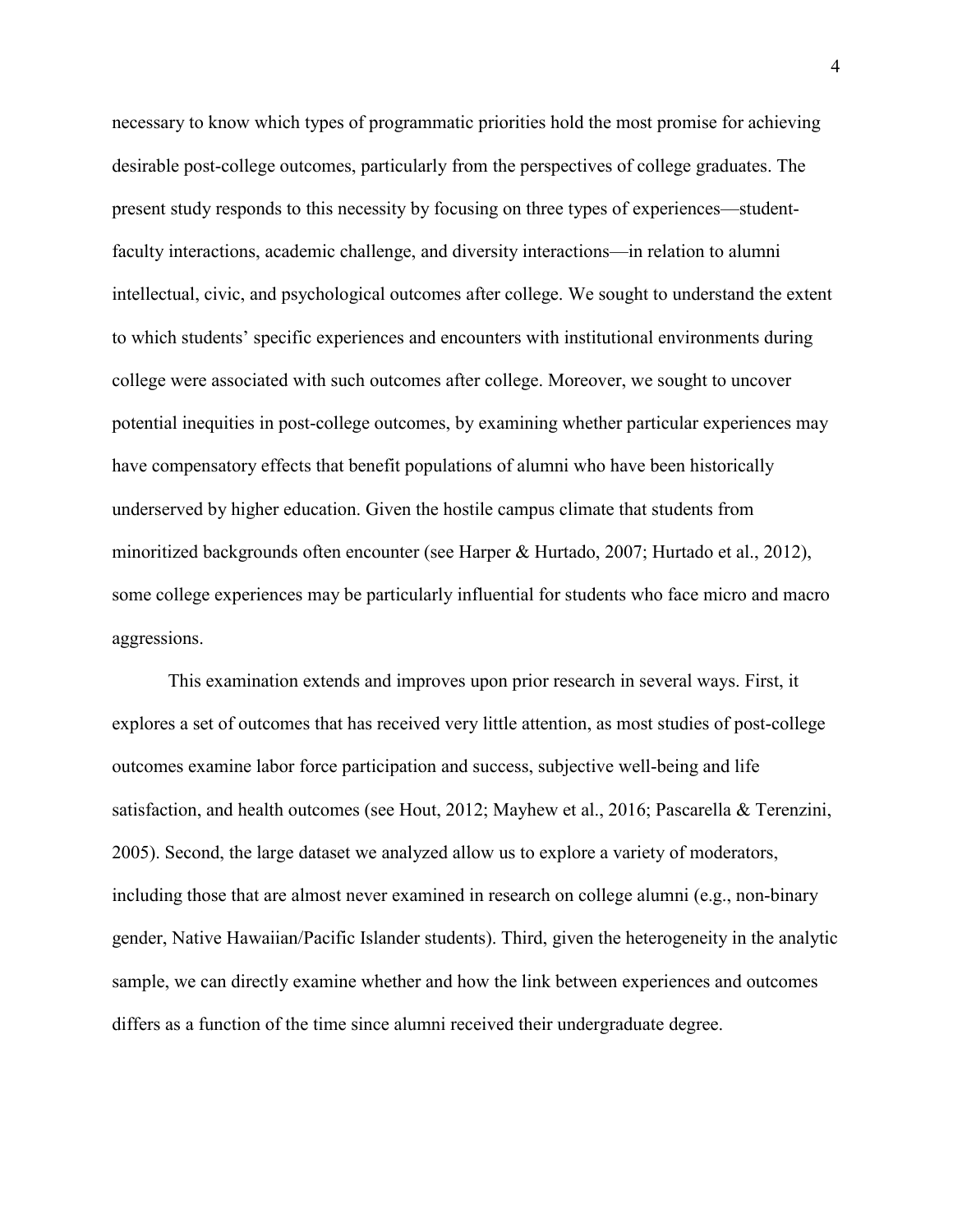Ultimately, this study provides new empirical evidence from which to consider the practices that drive long-term outcomes of higher education by addressing the following research questions: **Q1)** To what extent do student-faculty interactions, academic challenge, and diversity interactions influence alumni intellectual, civic, and psychological outcomes after college? **Q2)** Does gender and racial/ethnic identity moderate these relationships? **Q3)** Do the relationships between experiences and outcomes differ as a function of the time since alumni received their undergraduate degree?

#### **Conceptual and Theoretical Underpinnings**

Grounding this investigation are theoretical and conceptual tenants related to intellectual, civic, and psychosocial attitudes regarding undergraduate education. To study alumni outcomes requires the synthesis of multiple perspectives that together view post-college outcomes through a lens comprised of human capital and socialization perspectives, as well as general models of college impact.

Human capital theory presents education alongside a host of other means of improving future earnings such as improving health, family dynamics, childcare, and on-the-job training that "influence future monetary and psychic income by increasing resources in people" (Becker, 1993, p. 11). In formalizing human capital theory, Becker explicitly assumed that schooling results in greater earnings and productivity because it provides "knowledge, skills, and a way of analyzing problems" (p. 19). While most prior studies have estimated the earnings premiums, wage differentials, or rates of return associated with higher education attainment, the present study examines alumni perceptions on their intellectual development in relation to aspects of the college experience. In so doing, we build on prior research by identifying factors associated with human capital development that have proven meaningful in the minds of college alumni, years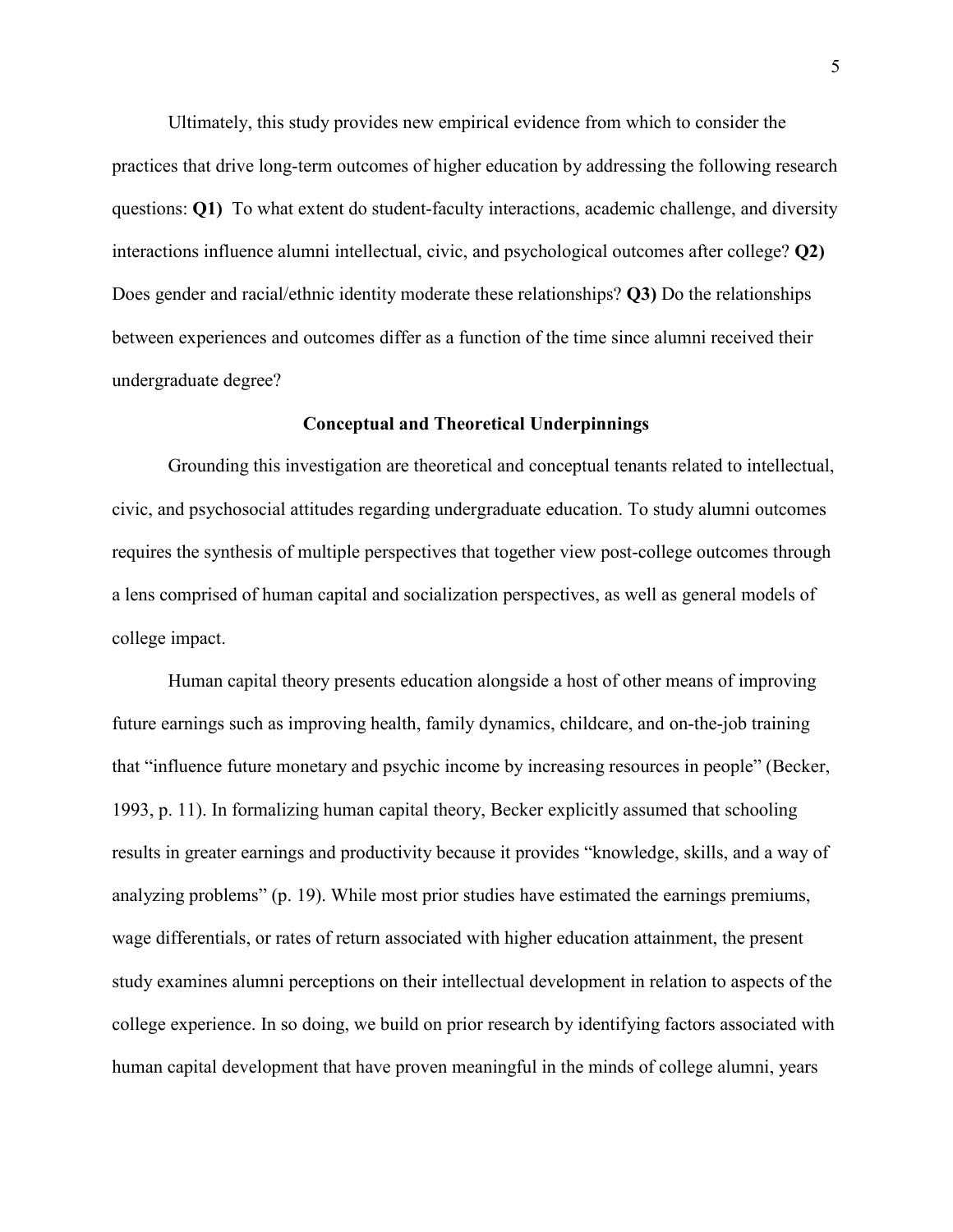after leaving college and entering the workforce. Positive feelings towards one's undergraduate institution may also indirectly signal the quality of training and preparation received, though no prior study that we are aware has substantiated such a claim.

In addition, and closely tied to human capital theory, is the socialization that accompanies education attainment which enhances one's personal attributes, psychosocial resources, and values (Pallas, 2000). In fact, governments worldwide have justified investment in education as a key means to promoting desirable social outcomes. Among the most comprehensive studies to date on such outcomes is McMahon's (2009) *Higher Learning, Greater Good.* Often referred to as externalities, social outcomes comprise higher education's contribution to graduates' propensities towards involvement with civic and nonprofit organizations, donating to charitable organizations, and voting. With only a few exceptions (Astin, Sax, and Avalos, 1999; Myers, Myers, & Peters, 2018), researchers have not examined specific college experiences in relation to social outcomes following college.

Furthermore, and more generally, our study is informed by Astin's (1970a, 1970b, 1991) and Weidman, Twale, and Stein's (2001) models for assessing the effects of college on student outcomes. Astin's I-E-O framework highlights that the characteristics of a student before they enter postsecondary education (inputs) may influence students' subsequent decisions and experiences while in college (environments), which may in turn influence their qualities, characteristics and gains as they exit college (outputs). Particularly salient to the current study is evidence of the importance of student engagement, which centers on the importance of active learning, good teaching, high expectations from faculty, and exposure to respectful, inclusive and diverse environment for learning (Chickering & Gamson, 1987, 1991). Weidman and colleagues work on student socialization further suggests that academic and career development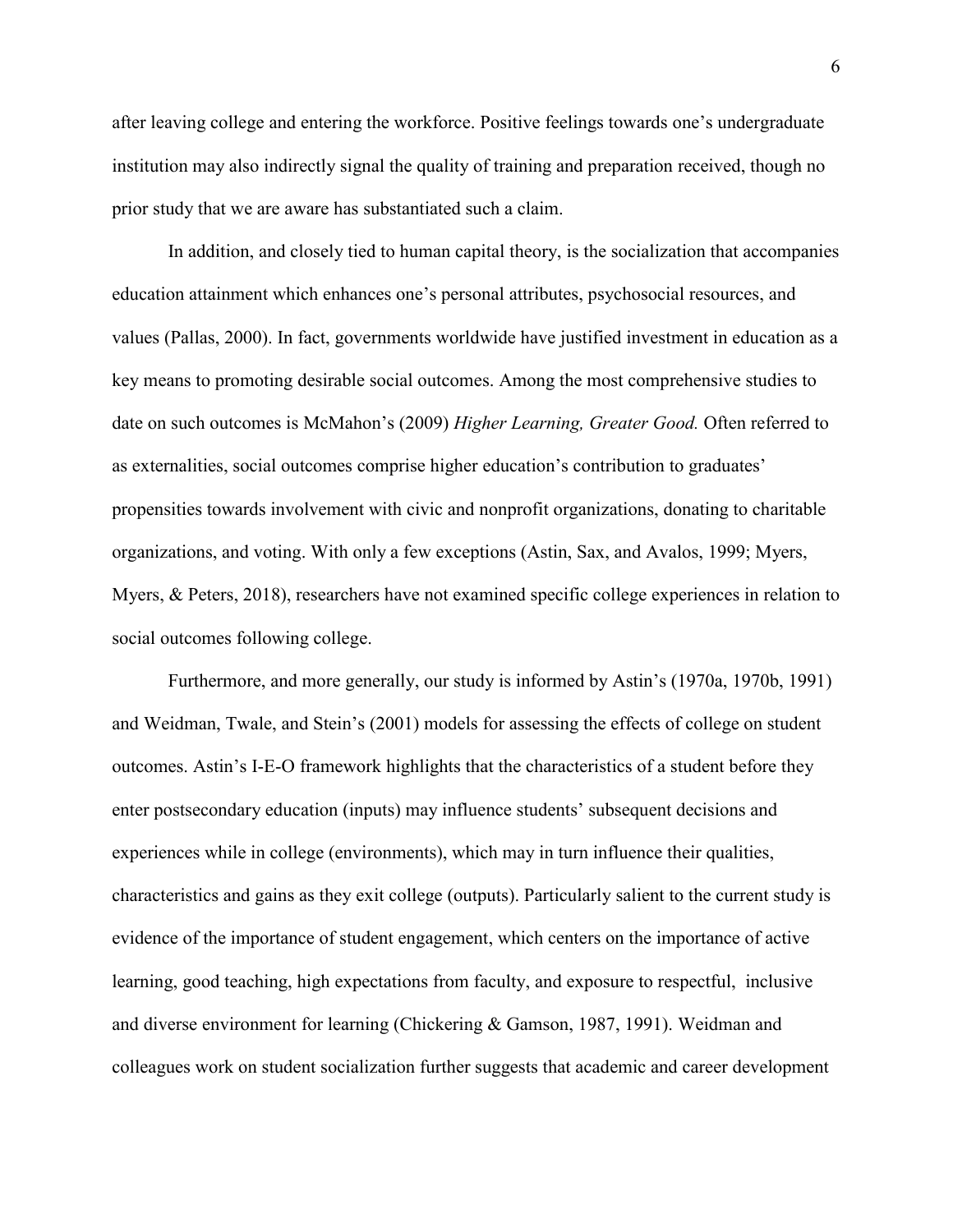are determined by knowledge and skill acquisition, as well as students' dispositions toward careers. While these models have been employed extensively in relation to college student outcomes (Mayhew, et al., 2016), they have rarely been examined in relation to alumni attitudes. Studies by Astin, et al. (1999) and Myers, et al. (2018) are important examples of research, grounded in college impact models, that explored college environments in relation to civic outcomes after college (e.g., civic engagement and volunteering).

#### **Prior Literature**

Unlike the abundant research base associating college experiences, particularly major field of study, with post-college earnings (Gill & Leigh, 2003; Light & Strayer, 2004; Long, 2010; Ma, Pender, & Welch, 2016; Molitor & Leigh, 2005; Neumann et al., 2009; Park, 2011; Perna, 2003, 2005; Rumberger, 2010; Taniguchi, 2005; Wolniak et al., 2008), fairly little research has examined the long-term effects of college experiences and environments on alumni perceptions of intellectual, civic, and psychological connections to their alma mater (see Mayhew et al., 2016). We detail this literature base in terms of experiences and environments with respect to these outcomes each in turn.

# **Long-term Effects on Intellectual Outcomes**

Few studies have investigated the role of education in the perception of growth in intellectual outcomes. Ardelt (2010) and Ardelt, Pridgen, & Nutter-Pridgen (2018) examined the relationship between education, age, and perceptions of 3D wisdom (a combination of cognitive, reflective, and affective/compassionate wisdom). In a sample of 655 adults, Ardelt (2010) found older college-educated adults had higher scores on 3D wisdom than younger college-educated adults both of whom had higher scores than older adults without a college degree. Expanding their study sample to nearly 15,000 adults, Ardelt and colleagues found education attainment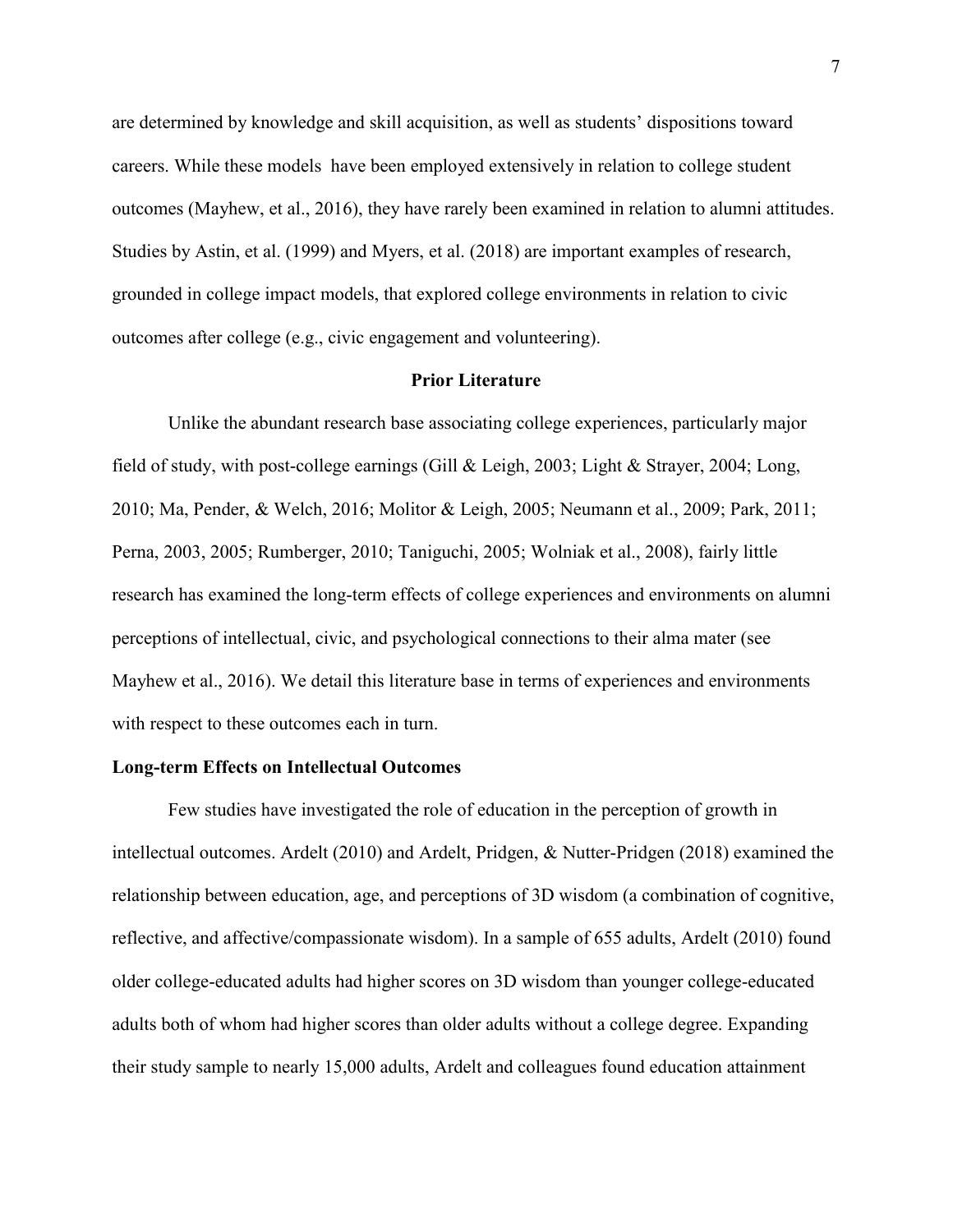positively associated with 3D wisdom and the disaggregated components of cognitive and reflective wisdom. Only an extremely small difference in compassionate wisdom by education level and age was found (Ardelt et al.)

The engineering disciplines have been particularly interested in following their alumni to better understand how particular experiences prepare alumni for industry. Building on Zydney and colleagues (2002) findings that alumni who engaged in undergraduate research "reported significantly greater enhancement of important cognitive and personal skills" (p. 156) than their uninvolved peers, Kinoshita, Young, and Knight (2014) examined alumni skill perceptions of engineering design (a key outcome associated with intellectual development within the discipline). They found three years post-graduation that alumni who participated in undergraduate research, completed an internship, and were either a woman or underrepresented minority engaging in an engineering club reported higher design scores. These high-impact practices (Kuh, 2008) are associated with one or more of the good practice dimensions (studentfaculty interactions, academic challenge, and diversity interactions) examined in the present study, which also extends the analysis beyond a single professional major to a broader crosssection of undergraduate fields of study.

## **Long-Term Effects on Civic Outcomes**

Major field of study has been the college experience most consistently investigated with respect to long-term civic outcomes. Drawing from the extant literature (Hillygus, 2005; Ishitani & McKitrick, 2013; Nie & Hillygus, 2001), it appears a curriculum that explicitly examines, discusses, and promotes civic skills and engagement (most commonly associated with social sciences and to a lesser extent education and humanities) manifest in alumni perceptions and behaviors that are more civically motivated. This is in contrast with those majors that have seen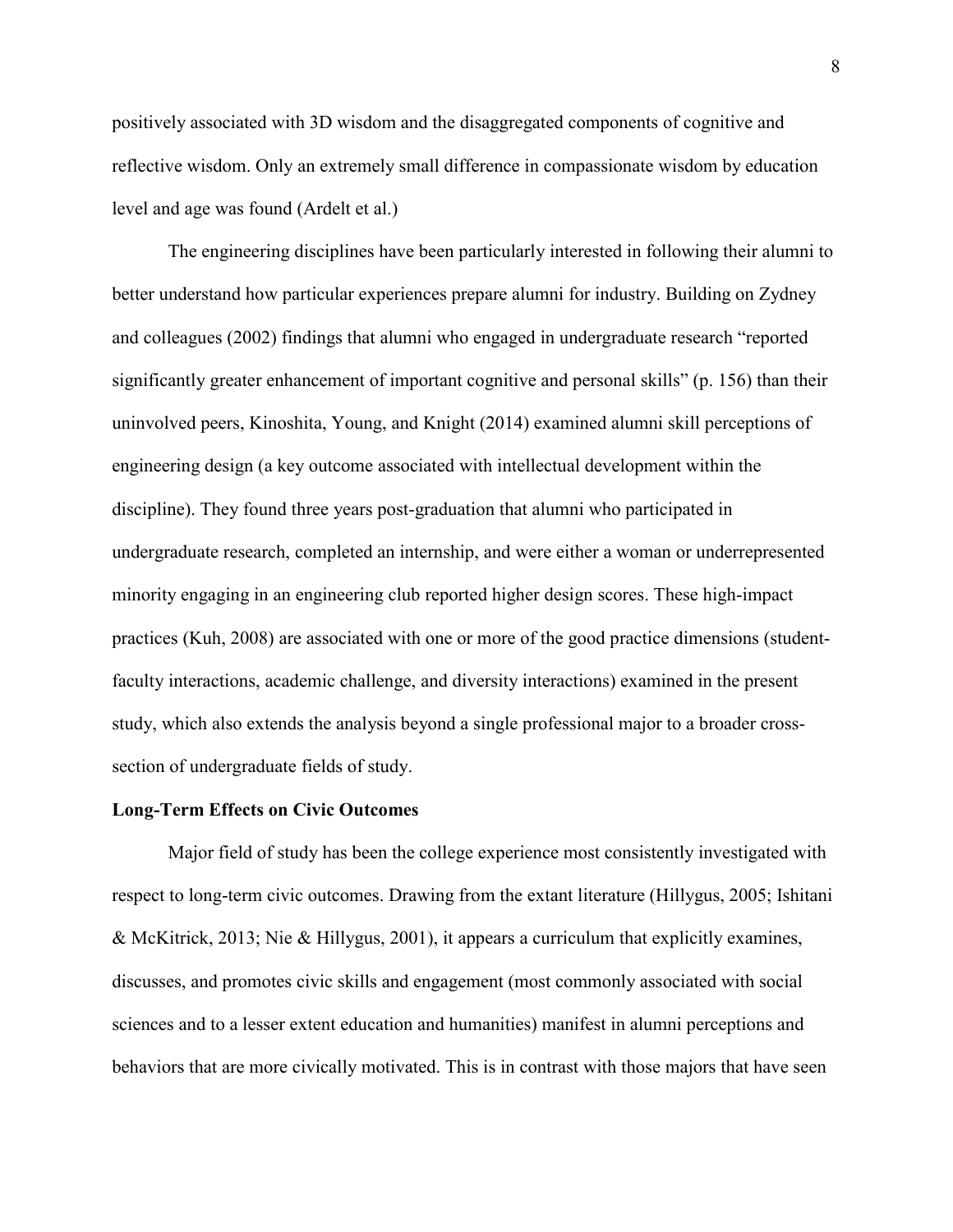the greatest increase in student enrollment (i.e., Business) or have been substantially promoted in recent years (Science, Technology, Engineering, and Mathematics specifically), which may suggest a future decline in civic engagement among college graduates.

Myers, Myers, and Peters (2019) conducted the most expansive examinations of college experiences and alumni civic engagement among a US-representative postsecondary sample. Informed also by the high-impact practice framework (Kuh, 2008), they found alumni who engaged in an internship, co-op or other field experience, research with a faculty member, or conducted a community-based course project as an undergraduate were more engaged civically than their peers. Although not an explicit examination of student-faculty interaction, academic challenge, and diversity interactions, the high-impact practices (Kuh, 2008) investigated provide insight into the curricular experiences that promote civic engagement and honor higher education's implicit social contract of contributing to the social fabric.

## **Long-term Effects on Psychological Outcomes Toward Undergraduate Institution**

The research on psychological outcomes o alumni undergraduate institution operationalized these primarily in terms of institutional satisfaction manifest as alumni charitable giving to and volunteering at their alma mater. We found no studies that examined the extent to which student-faculty interactions, academic challenge, and diversity interactions during the undergraduate years promoted these outcomes. Rather, the extant literature examined involvement with college activities, particularly fraternity and sorority affiliation and other forms of peer-to-peer involvement. In the main, college involvement was positively associated with philanthropic donations and volunteering (Hummel, 2010; Morgan, 2014; Porter, Hartman, & Johnson, 2011; Sun, Hoffman, & Grady, 2007, Weerts & Ronca, 2008). Yet fraternity and sorority affiliation was nuanced with Merkel (2013) finding that alumni often viewed their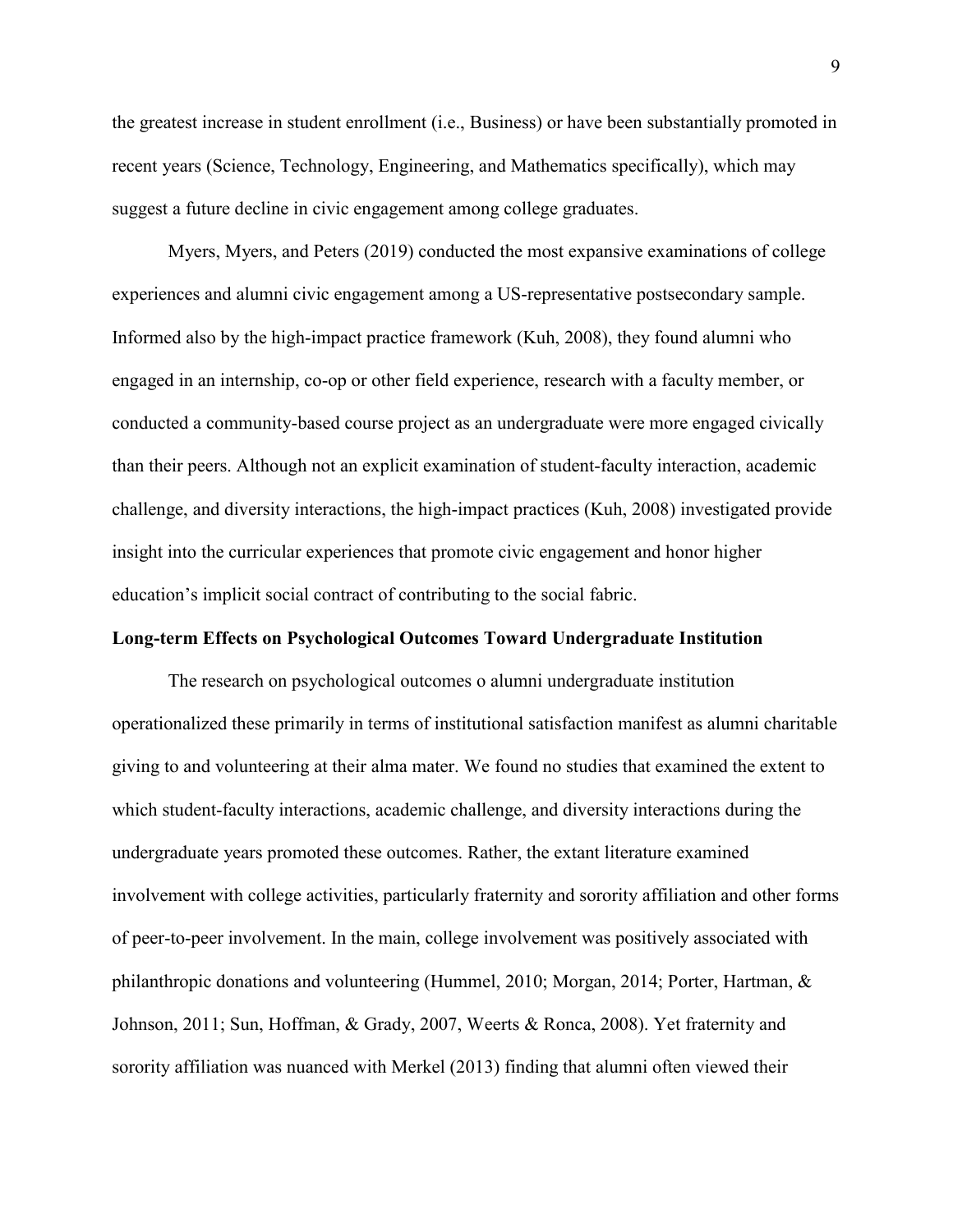connection to the fraternity/sorority chapter to be the more salient relationship than that to their mater. However, irrespective of whether alumni were active or inactive with respect to their donation and volunteerism, they tended to report positive academic and social college experiences (Weerts & Ronca, 2007).

In summary, a paucity of research has investigated the long-term effects of college experiences and environments on alumni intellectual, civic, and psychological outcomes. With higher education expenditures in the U.S. exceeding \$500 billion per year (NCES, 2017), it is alarming how little research has charted the relationship between college experiences and students' lives after they graduate with their undergraduate degree. Furthermore, the erosion of national confidence in the value of a postsecondary degree, seen in arguments and commentary that today's college students may simply not be learning enough (Arum & Roksa, 2011; Delbanco, 2012; Zorthian, 2017), will likely persist unimpeded without empirical evidence of higher education's influence on students beyond the college years. It is from this vantage point we assert the significance of the present study.

#### **Method**

# **Data Source and Participants**

This study examined data from the Higher Education Data Sharing (HEDS) Alumni Survey, which was administered at 69 private and public institutions that are members of the HEDS Consortium. The analytic sample included respondents from surveys that were administered in 2015-2018. The surveys were primarily targeted toward alumni who were approximately one year, five years, or 10 years after graduation, but some institutions chose to send this survey to students from a variety of years. Overall, the 28,718 alumni who completed to this survey ranged from 1-66 years post-graduation. Within this sample, 38% of participants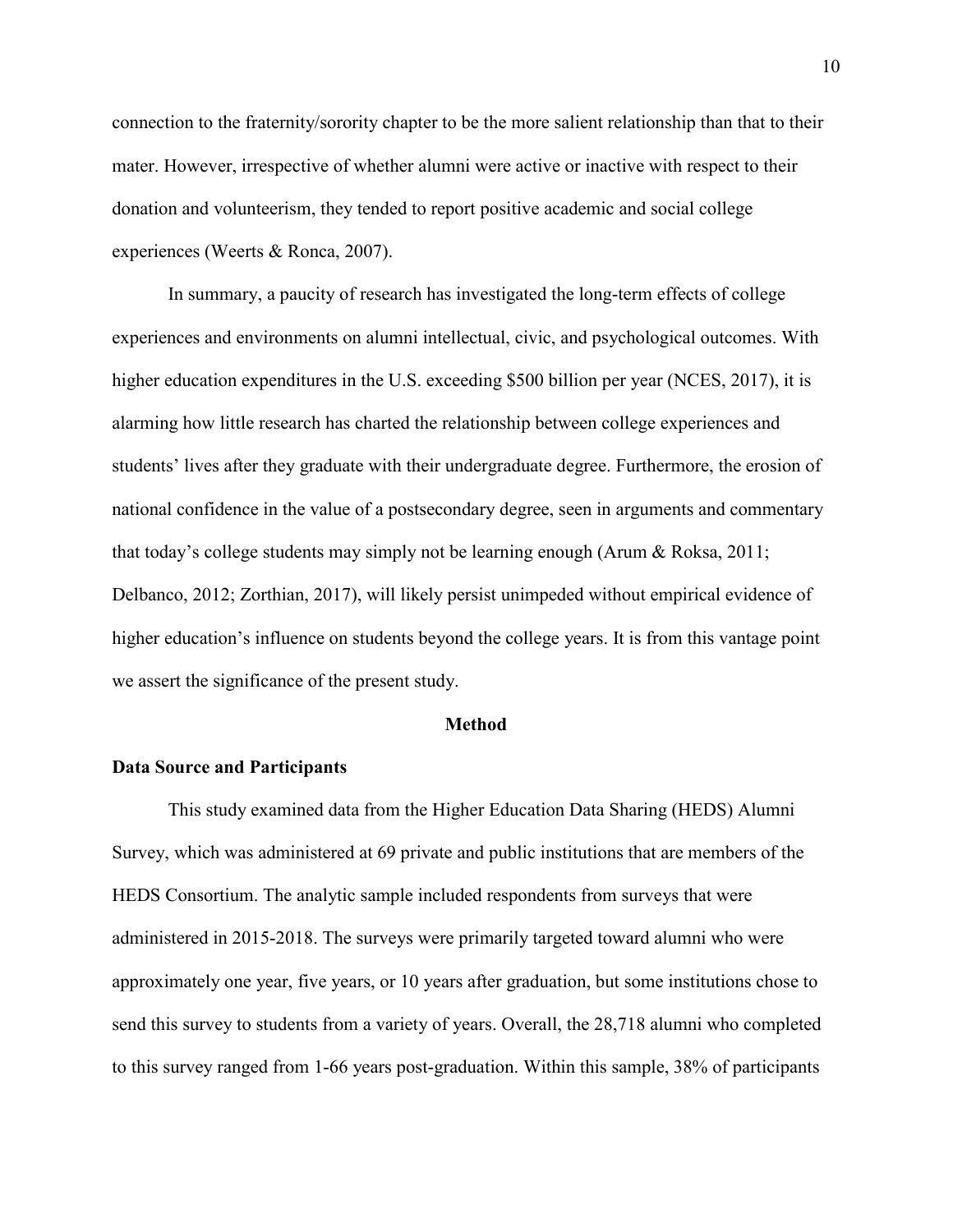were men, 0.5% identified outside of the traditional gender binary, 65% were White/Caucasian, 5% were Hispanic/Latinx, 3% were Asian American/Asian, 2% were African American/Black, 2% were not U.S. citizen or permanent resident (and therefore were not coded for U.S. race, per IPEDS), 2% were multiracial, and 20% were unknown race/ethnicity. Moreover, 42% had graduated within five years of completing the survey, and 20% had graduated more than 10 years before completing the survey.

# **Measures**

**Dependent variables.** The study involved four outcome measures capturing alumni: perceptions of growth on intellectual outcomes; perceptions of growth in civic outcomes; feelings of connection to their undergraduate institution; and satisfaction with their undergraduate institution. Specifically, respondents reported the extent to which they perceived their undergraduate experiences as contributing to their growth on intellectual outcomes (e.g., "Examination of ideas, evidence and assumptions before accepting or formulating a conclusion") using a four-point scale  $(1 = \text{very little, to } 4 = \text{very much})$ . This 10-item index had strong internal reliability ( $\alpha$  = 0.87). A four-item index with the same response options was employed to examine perceived growth within civic outcomes (e.g., "Promoting the quality of life in a community, through both political and nonpolitical processes";  $\alpha = 0.83$ ). Single-item psychological measures also indicated how connected alumni feel with their undergraduate institution ( $1 =$  no connection, to  $4 =$  very strong connection) and how satisfied they are with their institution (1 = very dissatisfied, to  $5$  = very satisfied).

Importantly, the two outcomes that measured students' perception of the undergraduate experiences' contribution to their growth do not provide accurate or direct measures of growth, especially since the constructs in this study were assessed well after college for some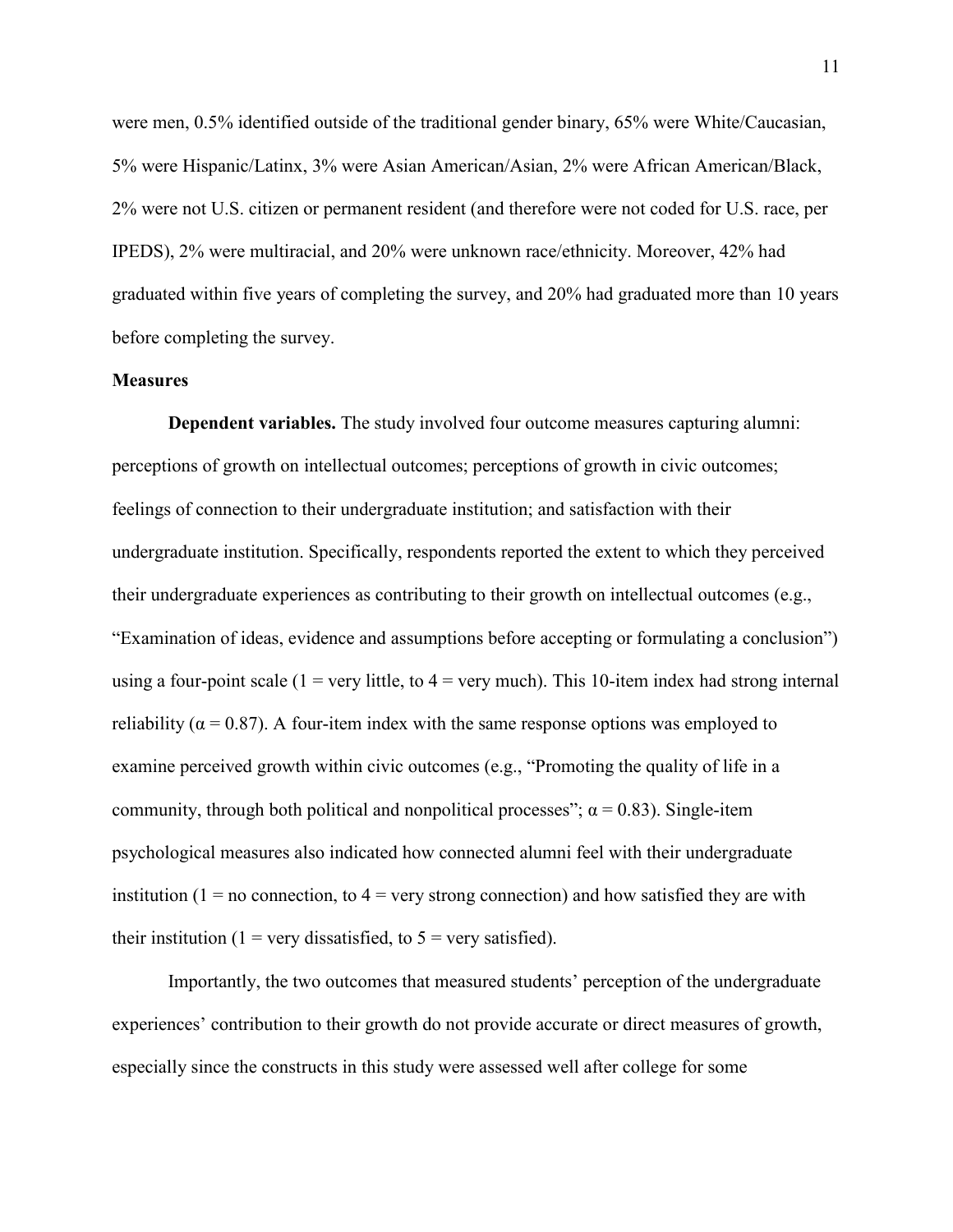participants. Instead, and consistent with empirical evidence and theory about the interpretation and validity of self-reported gains (e.g., Herzog & Bowman, 2011; Porter, 2013), we view the measures as only representing alumni's perceptions of growth, which we contend are important indicators of feelings towards the quality of learning resulting from one's postsecondary education (Bowman, 2014).

**Independent variables.** The primary independent variables consisted of three types of college experiences that are well-established as significant predictors of a variety of undergraduate student outcomes (see Mayhew et al., 2016; Pascarella & Terenzini, 2005). First, good teaching and high-quality faculty interactions were measured by nine items about interactions with instructors that occurred within and outside of the classroom (e.g., "Most faculty with whom I had contact at this institution were interested in helping students grow in more than just academic areas";  $1 =$  strongly disagree, to  $5 =$  strongly agree,  $\alpha = 0.91$ ). Second, academically challenging assignments and discussions with high faculty expectations was measured through a 14-item index (e.g., "Argued for or against a particular point of view and defended my argument"; 1 = never, to 5 = very often,  $\alpha$  = 0.89). Third, interpersonal and cocurricular interactions with diversity was measured through six items which included both engaging across difference and/or discussing issues of difference (e.g., "Had serious discussions with students whose political, social, or religious opinions were different from your own";  $1 =$ never, to  $5$  = very often,  $\alpha$  = 0.86).

**Covariates.** Additional variables included in the models were the number of years after graduation; race/ethnicity (African American/Black, American Indian/Alaskan Native, Asian American/Asian, Native Hawaiian/Pacific Islander, Hispanic/Latinx, multiracial, not a U.S. citizen or permanent resident, and unknown race/ethnicity, with White/Caucasian as the referent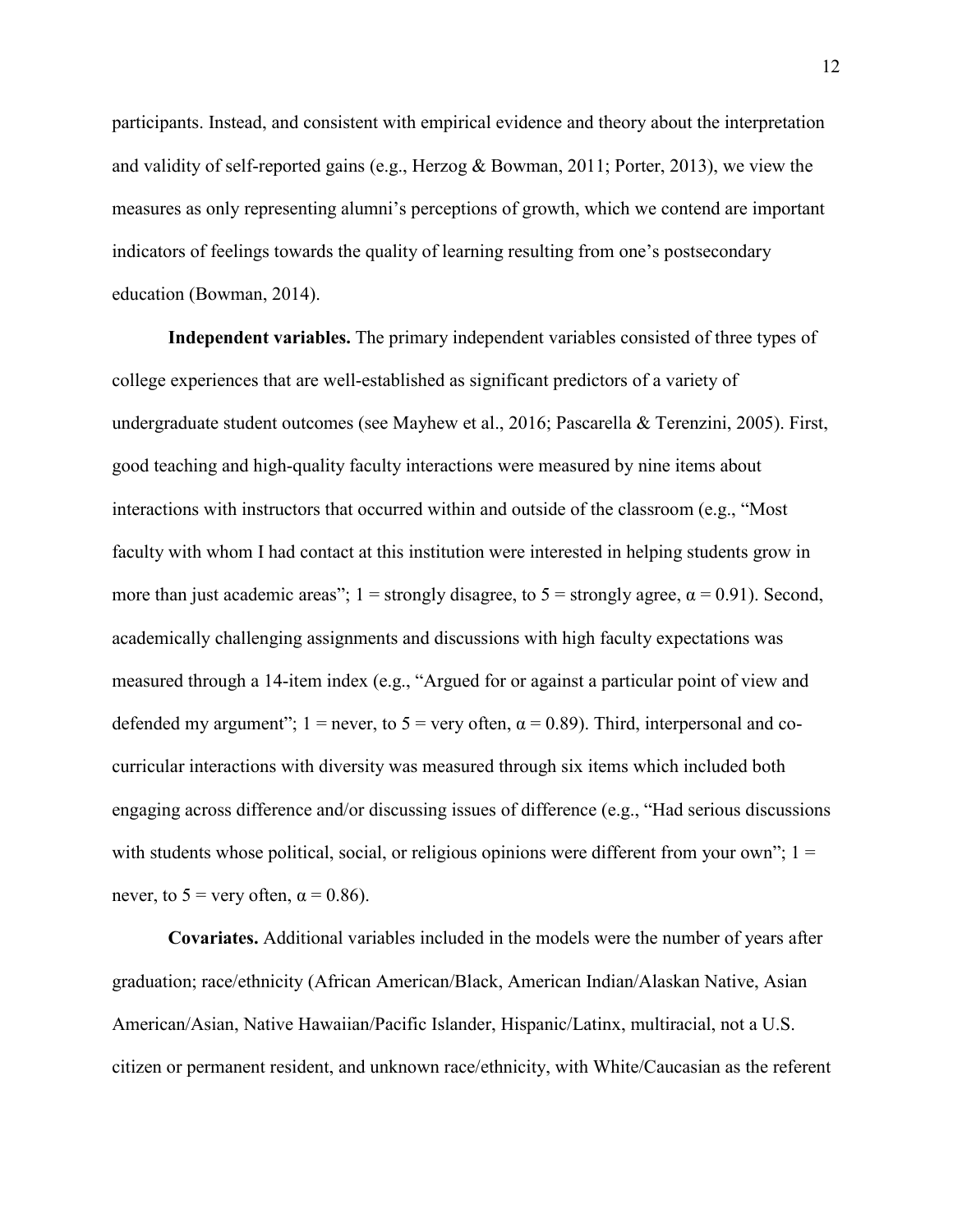group); gender (woman and non-binary, with man as the referent group); undergraduate major (biological sciences, business, communications, education, engineering, fine arts, health sciences, humanities, physical sciences, and other, with social science as the referent group); and the institution's profile in terms of its proportion of undergraduates as defined by the Carnegie Classification of Institutions (2017) (very high undergraduate enrollment, high undergraduate enrollment, and majority undergraduate enrollment, with "exclusively undergraduate" as the referent group). All dependent variables and continuous independent variables were subsequently standardized with a mean of zero and a standard deviation of one to facilitate interpretation of effect sizes.

# **Analyses**

Ordinal least squares multiple regression analyses were used to predict each of the four dependent variables, with cluster-robust standard errors used to account for the nesting of students within institutions. The initial analyses included college experiences, gender, race/ethnicity, undergraduate major, years after graduation, and institutional undergraduate profile as predictors. Additional analyses incorporated interactions between the three college experience scales and gender, race/ethnicity, and years after graduate. The interactions for each of the three constructs (gender, race/ethnicity, years after graduation) were explored in separate models to avoid problems with multicollinearity.

#### **Results**

The results of the primary analyses are presented in Table 1. With only one exception, all of the key practices (i.e., independent variables) examined here have positive and highly significant relationships with the four outcomes. Among these three practices, experiencing challenge is most strongly related to intellectual outcomes  $(B = .53)$ , diversity interactions are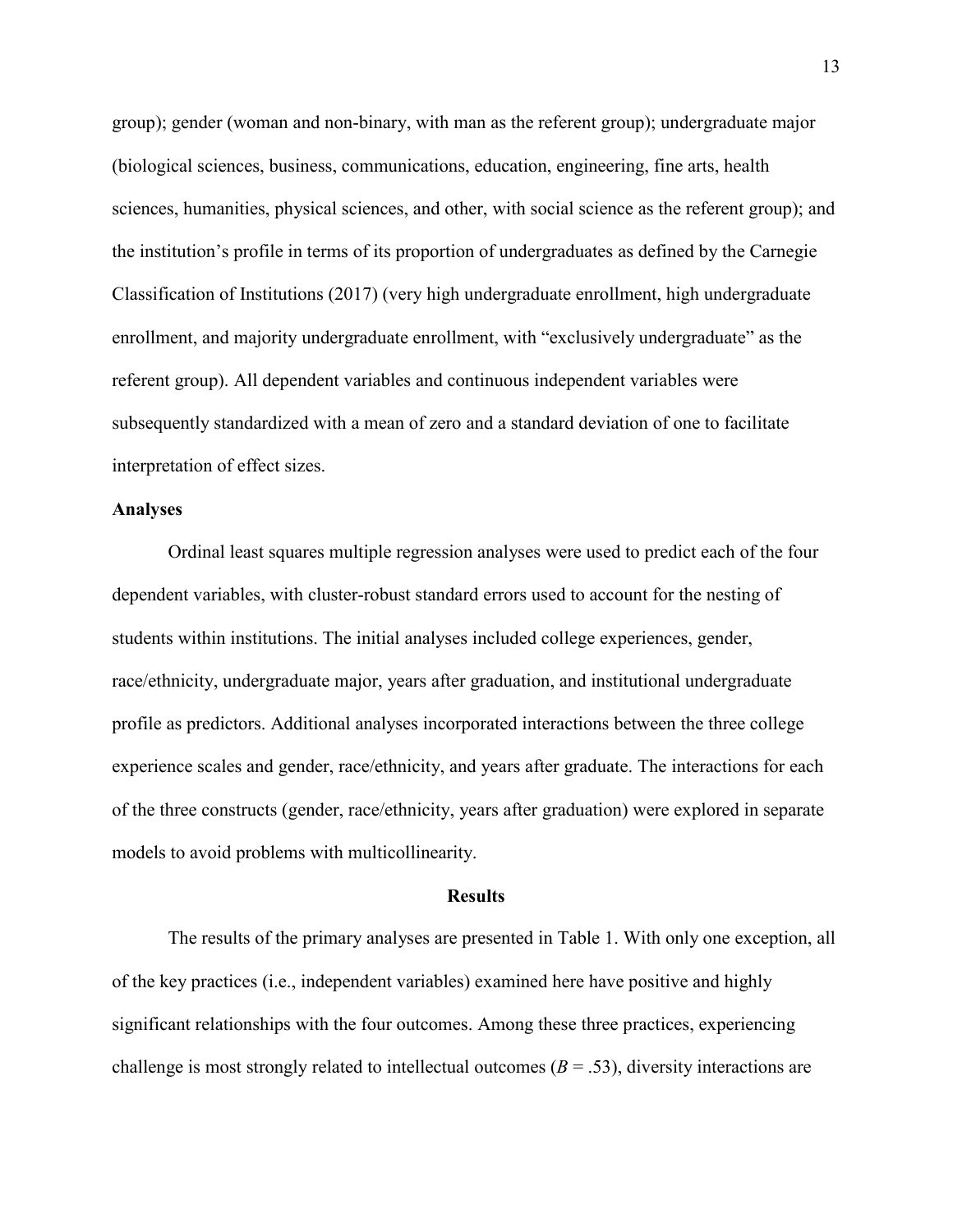most strongly related to civic outcomes  $(B = .40)$ , and good teaching is most strongly related to connection with the institution and college satisfaction ( $B = .36$  and .45, respectively). The only non-significant relationship is that diversity interactions are unrelated to college satisfaction when accounting for the other variables in the model.

#### [Insert Table 1]

Although the direct influence of demographics was not the main focus of the study, some of these relationships are noteworthy. Alumni who identify with non-binary genders reported lower institutional growth, connection to the institution, and college satisfaction than men, whereas women are higher than men on all four outcomes. Alumni from minoritized or unknown racial identities were often less satisfied with and less connected to their institution than were White alumni, whereas Black, Latinx, and international alumni reported greater intellectual growth than did White alumni. Undergraduate major often predicted these outcomes. When compared with social science graduates, engineering graduates are considerably higher on perceived intellectual growth, connection to their institution, and college satisfaction, whereas they are substantially lower on perceived civic growth. These same patterns are observed among physical science graduates as well, albeit with smaller relationships. Humanities and fine arts graduates were less satisfied with college and perceived lower civic gains than did social science graduates, but these groups do not differ significantly in connection with their institution or perceived intellectual gains. These relationships may reflect different opportunities and experiences in the labor market tied to their undergraduate field of study.

Table 2 displays the results of interaction terms for gender. Good teaching practices were more positively related to intellectual outcomes, institutional connection, and college satisfaction among alumni who identify outside of the traditional gender binary than among men (*B*s > .25,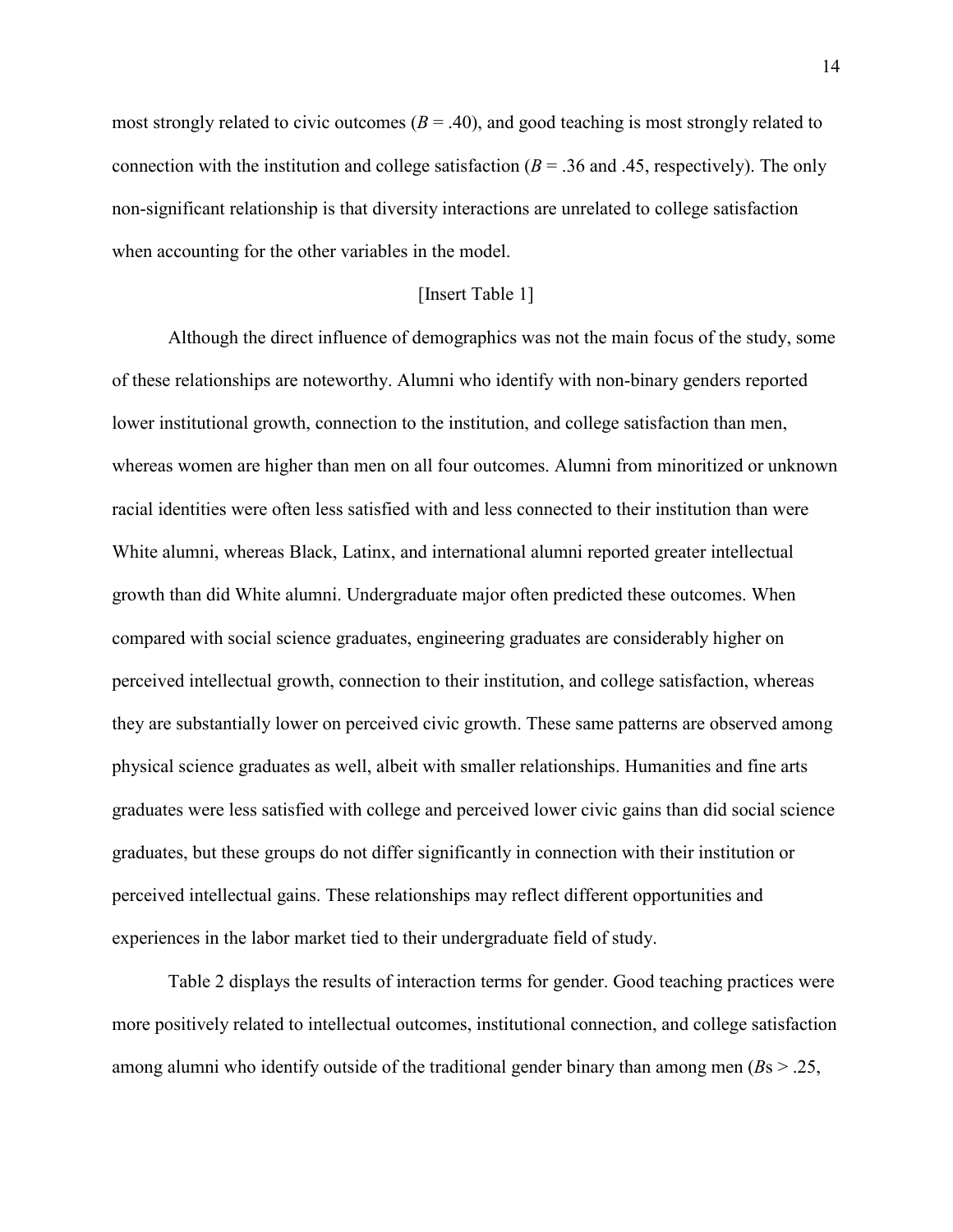*p*s < .05). In addition, relative to men, women exhibited a weaker relationship between academic challenge and perceived civic growth as well as a stronger relationship between diversity experiences and civic outcomes. These group differences in the coefficients for women versus men were relatively modest in size ( $|Bs| = 0.04$ ,  $ps < 0.05$ ). No other interactions with gender were significant.

# [Insert Table 2]

Key interactions between the three college experiences and race/ethnicity are displayed in Table 3. The relationships between diversity experiences and most dependent variables intellectual and civic outcomes as well as college satisfaction—were less positive among Black alumni than White alumni (*B*s < .08, *p*s < .05). Moreover, two interactions are significant and positive for Native Hawaiian/Pacific Islander students: those for challenge predicting civic outcomes ( $B = .22$ ,  $p < .01$ ) and for diversity experiences predicting institutional connection ( $B =$ .60, *p* < .001). Native Hawaiian/Pacific Islander and Black/African American students are the only two racial/ethnic groups for whom multiple interactions were significant; virtually none of the interactions for other racial/ethnic groups are significant, which is why these are not presented within Table 3.

## [Insert Table 3]

Finally, Table 4 displays interactions between years after graduation and key college experiences. The link between good teaching and psychological outcomes (college satisfaction and institutional connection) is significantly weaker among alumni who graduated a longer time ago, but these moderation patterns are not large in magnitude  $(Bs \approx -0.04, ps \le 0.001)$ . The only other significant interaction is also modest in size: The link between diversity interactions and perceived civic growth is somewhat larger for alumni who graduated earlier  $(B = .03, p < .05)$ .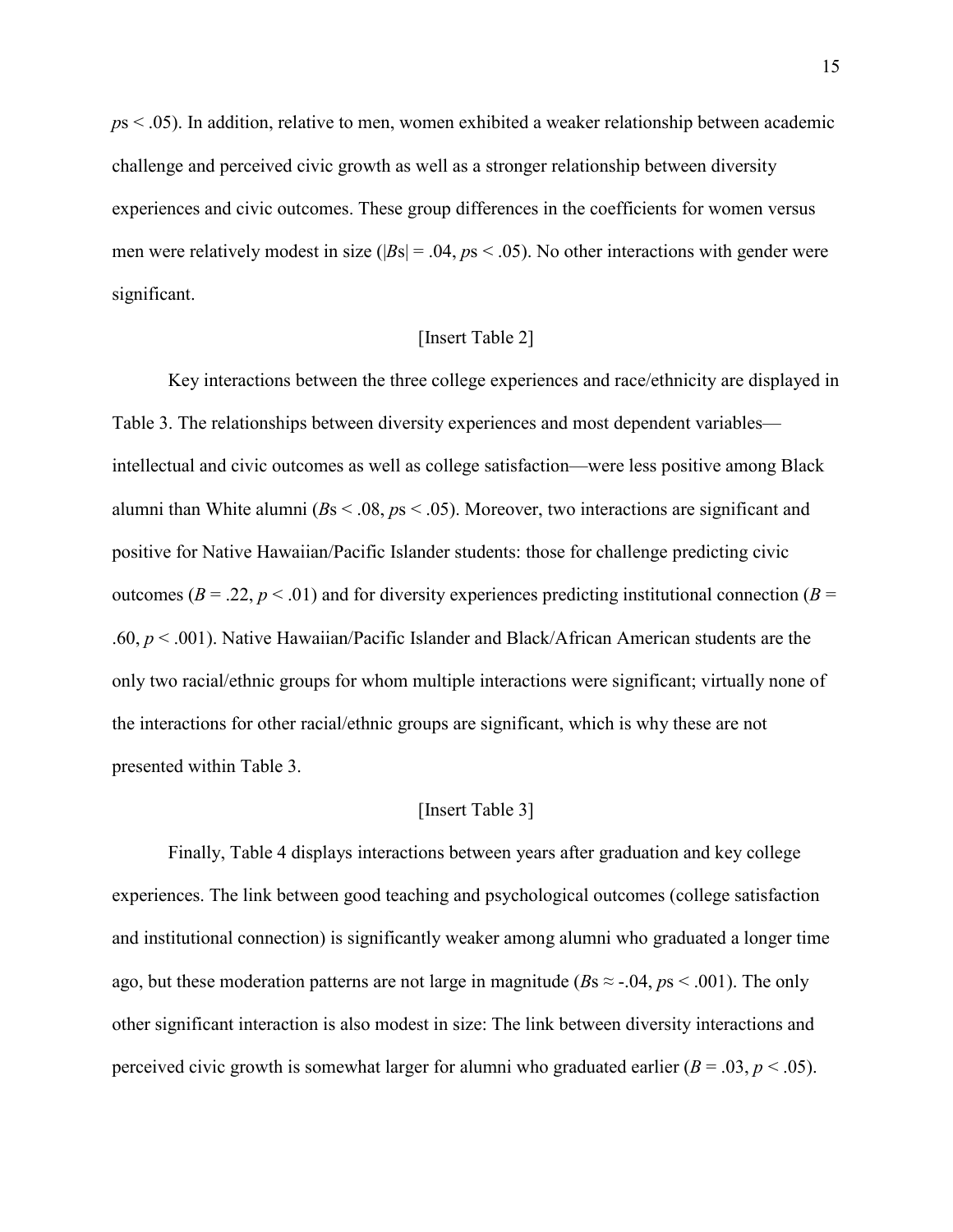## [Insert Table41]

#### **Discussion**

With this study we sought to understand the extent to which aspects of the undergraduate experience and encounters with the college environment might promote outcomes following college related to alumni attitudes towards their intellectual, civic growth, and feelings of connectedness and satisfaction towards the undergraduate institution. We additionally sought to uncover potential inequities in post-college outcomes by examining whether particular experiences may distinctly advantage (or disadvantage) populations of alumni who have been historically underserved by higher education, and the extent to which the influence of experiences during college change as more time passes since alumni received their undergraduate degree. Drawing on data from the HEDS Alumni Survey, representing 69 private and public institutions from across the United States, and an analytic sample comprised of roughly 20,000 survey respondents from 2015-2018, we examined relationships between important dimensions of the college experiences and post-college outcomes among alumni who ranged from one to 10 or more years after graduation. Our results point to three main findings that address the research questions.

First, from the perspective of alumni, and controlling for a host of demographic and institutional factors, engaging with good teaching, exposure to high expectations and challenge, and interactions with diversity during college contribute positively to development, or growth, across intellectual and civic dimensions, and promote a sense of connection to the undergraduate institution. For decades, higher education researchers have pointed to active learning, good teaching, high expectations from faculty, and exposure to respectful, inclusive and diverse environment as highly impactful for students' learning and development across a range of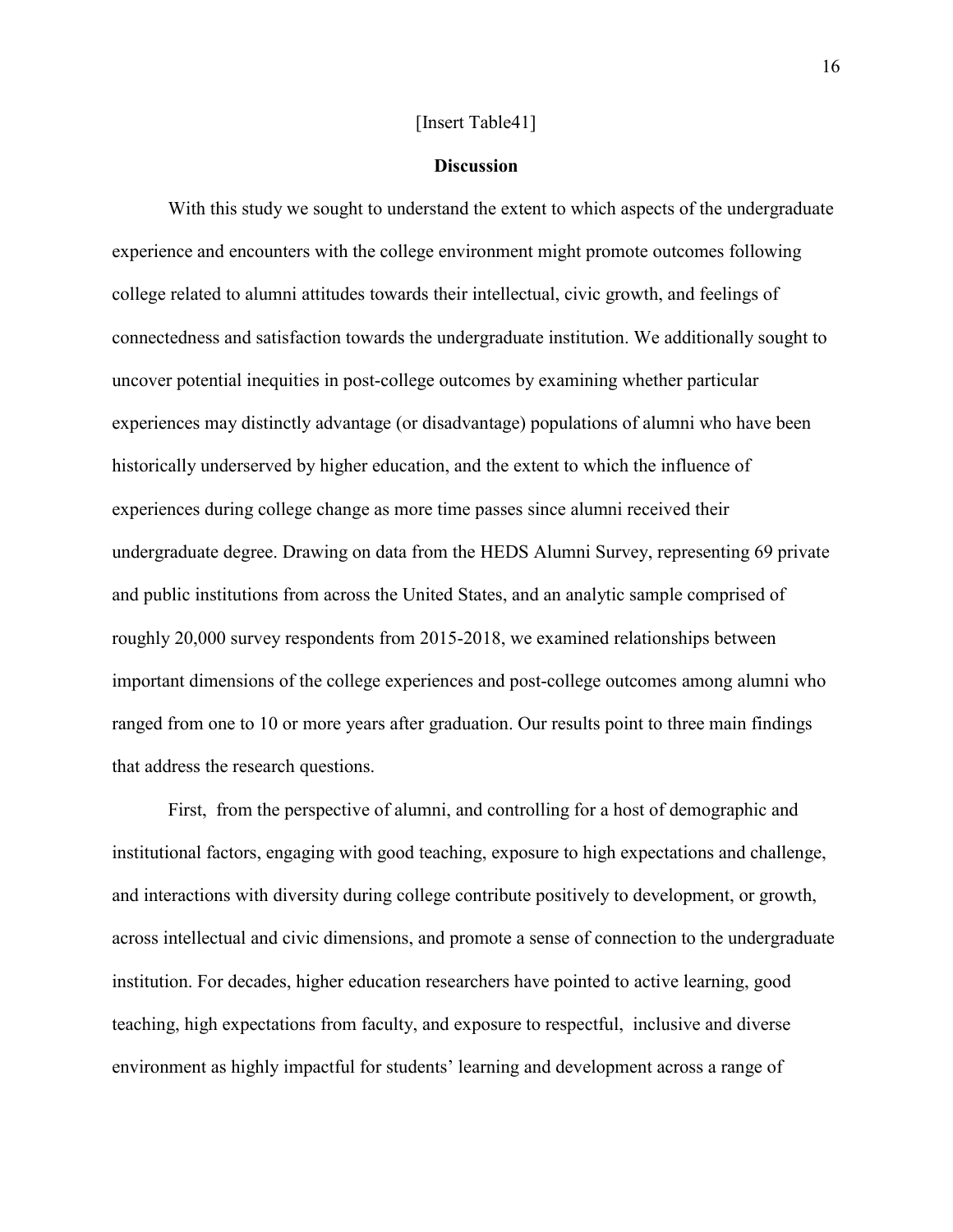outcomes (Chickering & Gamson, 1987; Mayhew, et al., 2016; Pascarella & Terenzini, 1991, 2005). Our results suggest that the value of such experiences extend well beyond the college years and remain influential as individuals' transition into the labor market and cultivate their professional and civic lives.

In an era of frequent and often harsh critiques that higher education is failing to adequately prepare students, it stands to reason that if the college experience was not delivering the skills and dispositions needed to succeed in life after college, alumni attitudes would not reflect favorably on their undergraduate institution, or its contribution to personal growth. Our findings suggest otherwise. Given the large number of institutions and alumni contained in the data analyzed, the evidence we have uncovered may point to a general phenomenon in higher education, at least among the institutions that are members of the HEDS Consortium.

What's more, our findings highlight the lasting influence of specific practices and institutional conditions. The importance of good teaching, challenge, and diverse exposure during college are strongly promoted as "high impact" practices through organizations such as the AAC&U and widely implemented on campuses across the country. Our findings provide some validation to the notion that such practices may, in fact, by highly impactful well-beyond the college years. However, our findings also show considerable variation across college majors, particularly in terms of cultivating civic mindedness, such as concern for community and engaging with political processes. For example, alumni who majored in health-related fields reported the highest levels of civic growth, while engineering and physical science majors reported the lowest levels of civic growth. The latter finding with respect to STEM majors is consistent with previous literature (Ishitani & McKitrick, 2013; Hillygus, 2005; Nie & Hillygus,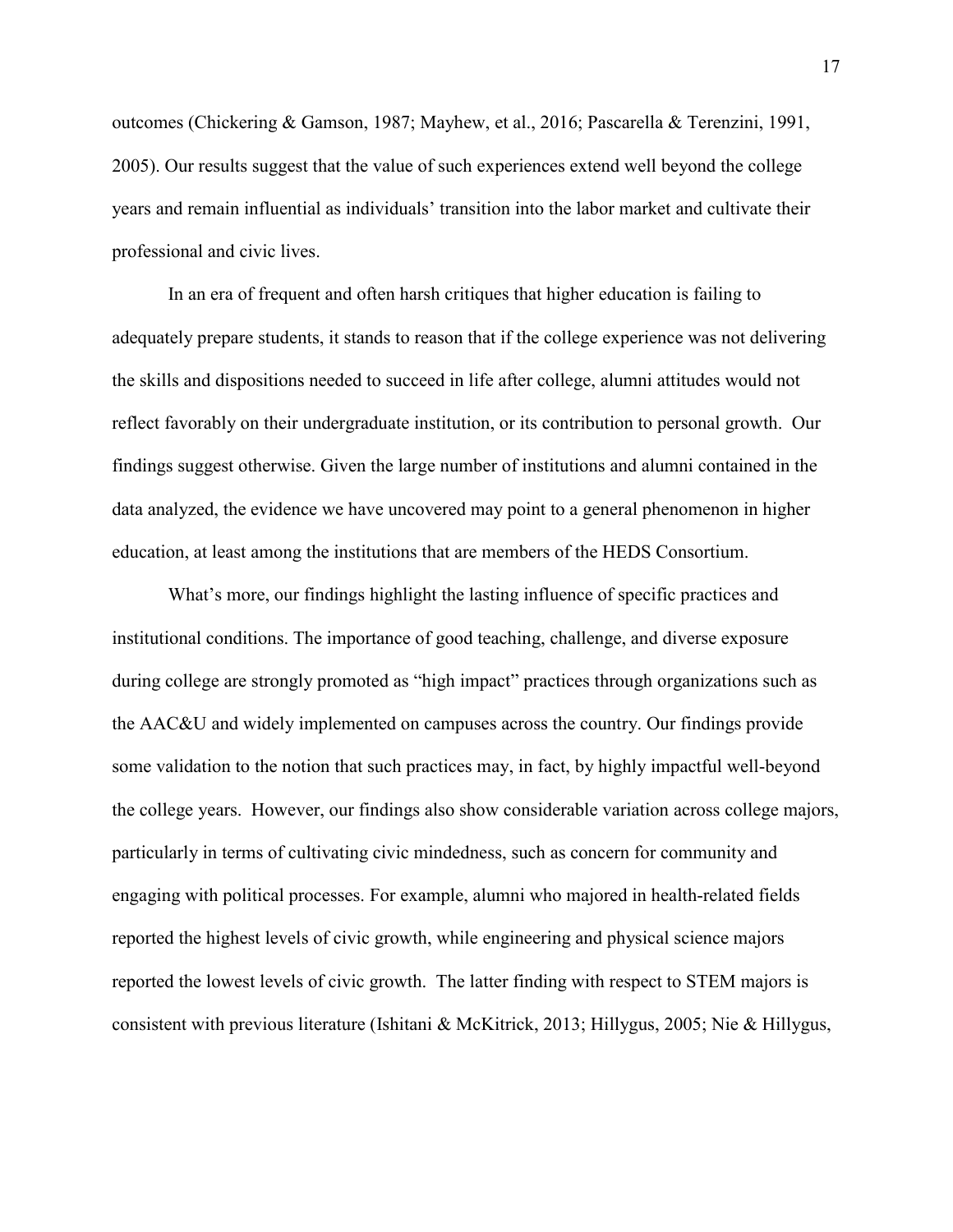2001) and provides evidence from a more expansive set of alumni that civic engagement may wane as enrollment in these majors increase.

Second, the effects of exposure to good teaching, challenge, and diversity is somewhat moderated by students' demographic identities. Notably, students with non-binary gender identities distinctly benefit from good teaching in terms of intellectual growth, feeling connected to their institution, and satisfaction with college. Given the challenges that non-binary students face, they appear to especially benefit when instructors engage in a manner that conveys an interest in their learning and growth. In addition, interactions with diversity during college appears uniquely beneficial for women in terms of their sense of civic growth tied to their college experience.

Equally notable were differences in the effects of college experiences across racial/ethnic identities. In particular, among Black-identified alumni, having interactions with diversity during college was negatively associated with intellectual and civic growth, as well as satisfaction with college. These differential relationships are likely attributable to the quality and nature of this diversity engagement, as Black students are especially likely to experience a hostile campus climate (e.g., Harper & Hurtado, 2007). That is, Black students' interactions may not have met all or most of the ideal conditions of intergroup contact (see Allport, 1954; Pettigrew, 1998), so they did not yield the positive effects that often accrue from cross-racial interaction (Chang, 2011; Pettigrew & Tropp, 2006). Alternatively, diverse college interactions among Native Hawaiian/Pacific Islanders was strongly and positively associated with feeling connected to their undergraduate institution. The explanation for this pattern is not clear, as this group has received relatively little attention in the college impact literature.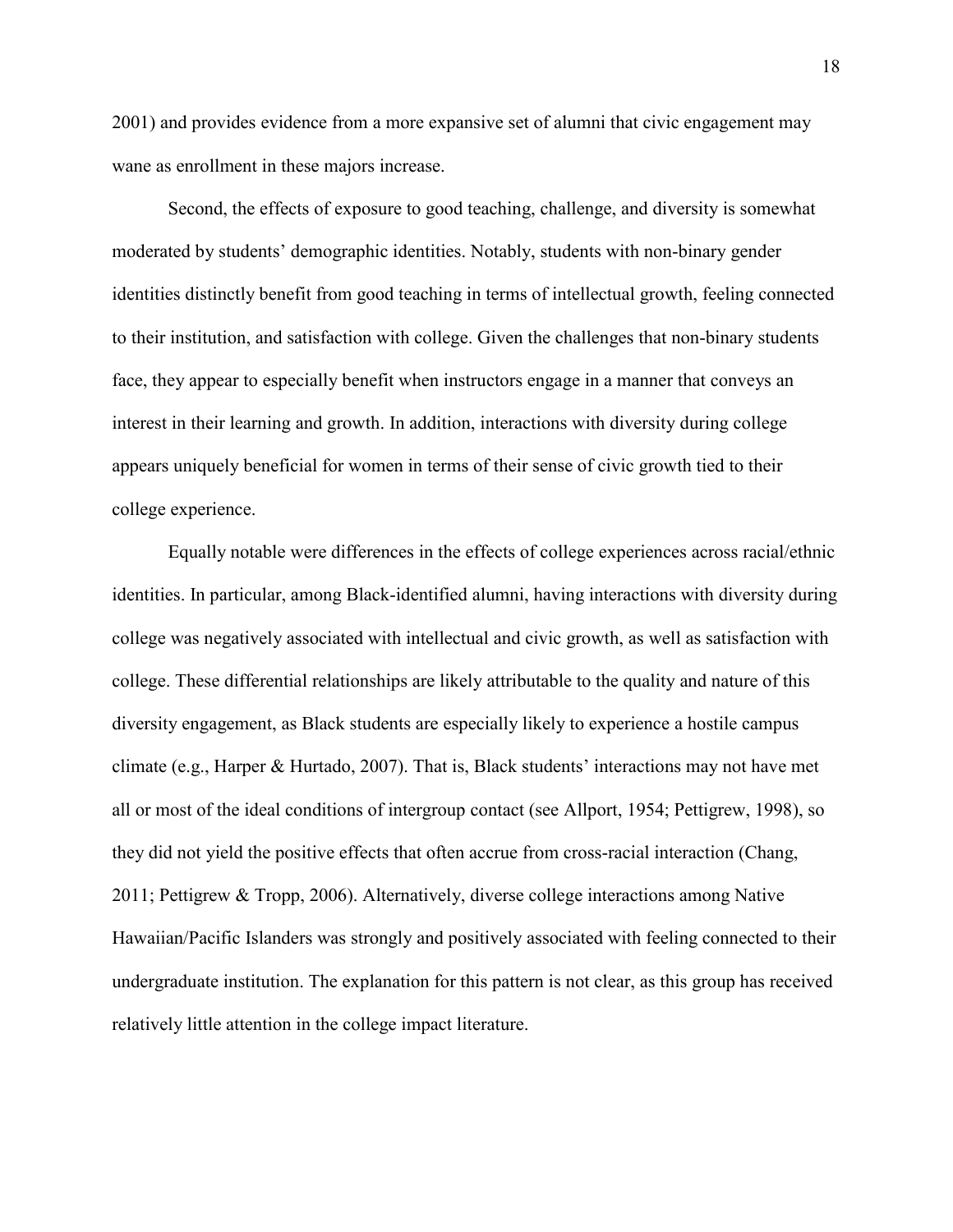Together, these findings point to the opportunities and challenges colleges face in serving a wide range of students from myriad social and cultural backgrounds. The complexities uncovered in the present study have been found in other research as well. Although examining outcomes directly associated with the engineering industry, Kinoshita, Young, and Knight (2014) found alumni participation in engineering specific clubs for women and underrepresented minorities positively associated with higher levels of teamwork, engineering design, communication, and leadership skills while more general club participation was limited to positive associations with teamwork and communication. At the very least, it is important to note that the kinds of college experiences widely heralded as impactful for student growth and development do not serve all students equally in the years following college.

The third and final main finding points to the evolving perceptions of alumni as time passes beyond their time as undergraduate students. Given the nature of the data we analyzed, which contained alumni who graduated from college from one to many years (even decades) after college, we had the unique opportunity to explore how, or if, attitudes towards college change over time. One might anticipate that attitudes towards the college experience weaken as more time passes beyond college, particularly in terms of feeling connected to one's undergraduate institution. In fact, while exposure to good teaching had strong positive associations with feeling connected to the undergraduate institution and satisfaction towards college, our findings illustrate that these positive relationships decline as time passes. However, in terms of civic growth, the importance of interactions with diversity during college appears to strengthen as more years pass. Thus, the long-term influence of good teaching and interactions with diversity are partly a function of the time since alumni received their undergraduate degree. It may be the synthesis of these good practices in undergraduate education that undergird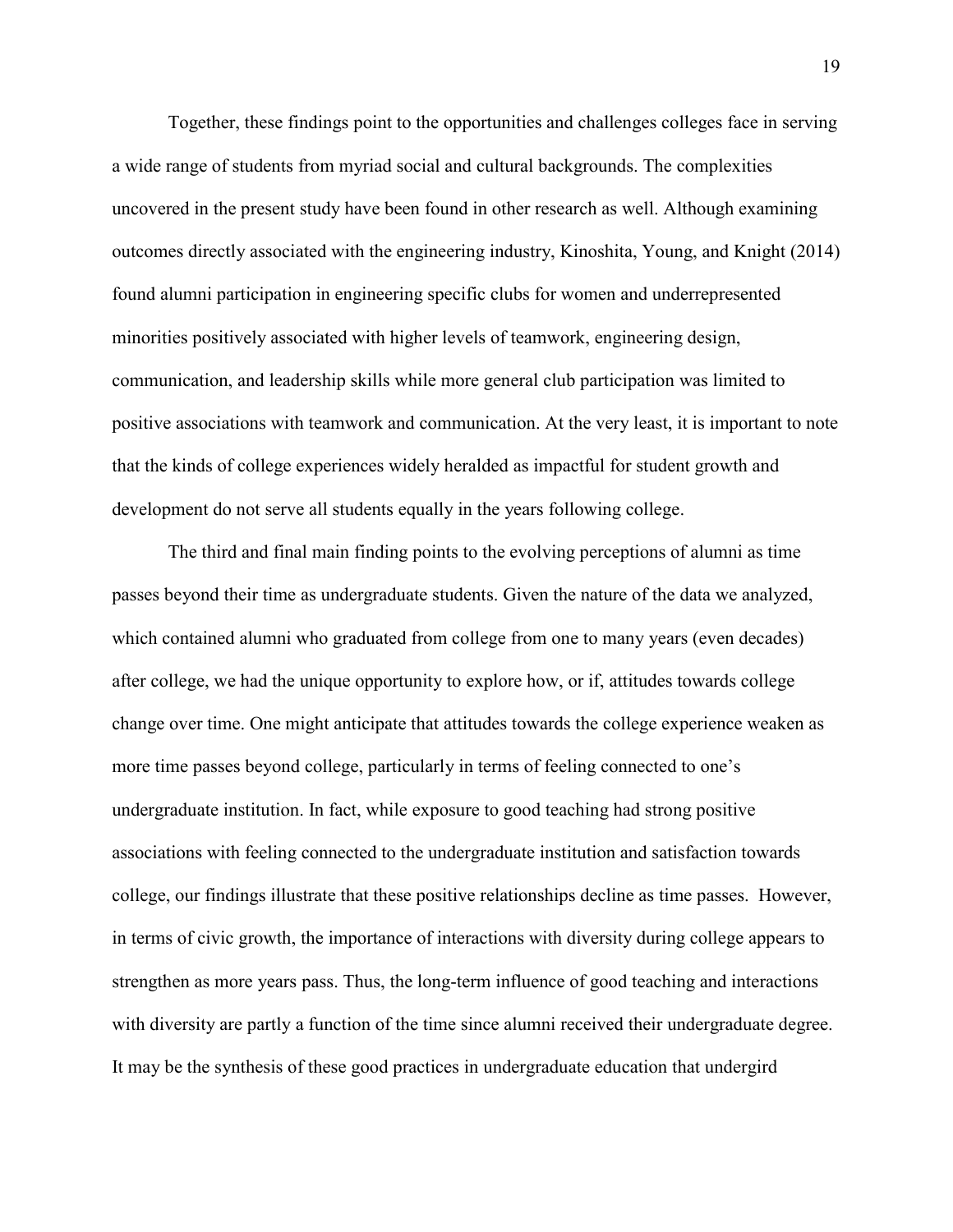findings from a German sample that cognitive wisdom tends to remain at higher levels longer for those with more education (Ardelt, Pridgen, & Nutter-Pridgen, 2018).

## **Conclusion and Implications**

This paper identified sizable relationships between several college experiences and postcollege outcomes. For the most part, the strength of these relationships is similar for recent graduates and for alumni who attended college decades earlier, thereby illustrating the lasting nature of the potential effects. These findings are useful given that the overwhelming majority of college impact studies only examine fairly short-term outcomes. Researchers and practitioners often assume (consciously or unconsciously) that any impact of student experiences persists beyond a semester, a year, or even a couple of years, rather than constituting ephemeral growth that disappears by the end of the sophomore year. The present study provides direct evidence of long-term outcomes for three broad types of postsecondary experiences: good teaching, academic challenge, and diversity interactions.

The current findings also illustrate the need to attend to student subgroups that are frequently overlooked in higher education research. As a result of a lack of sample size and/or attention to relevant issues, students who identify outside of binary constructions of gender and students from Pacific Islander backgrounds are often not examined separately in quantitative research. Instead, Pacific Islander students may be combined with Asian students or with students from several identities within an "other" racial category; students outside of the "traditional" gender binary are often categorized based on their biological sex or lumped into a referent group with women or men. Whenever possible, this practice should be avoided to risk overlooking important variation in college experiences and outcomes. That said, the size of these groups was reasonably modest even within this very large sample of alumni, so the findings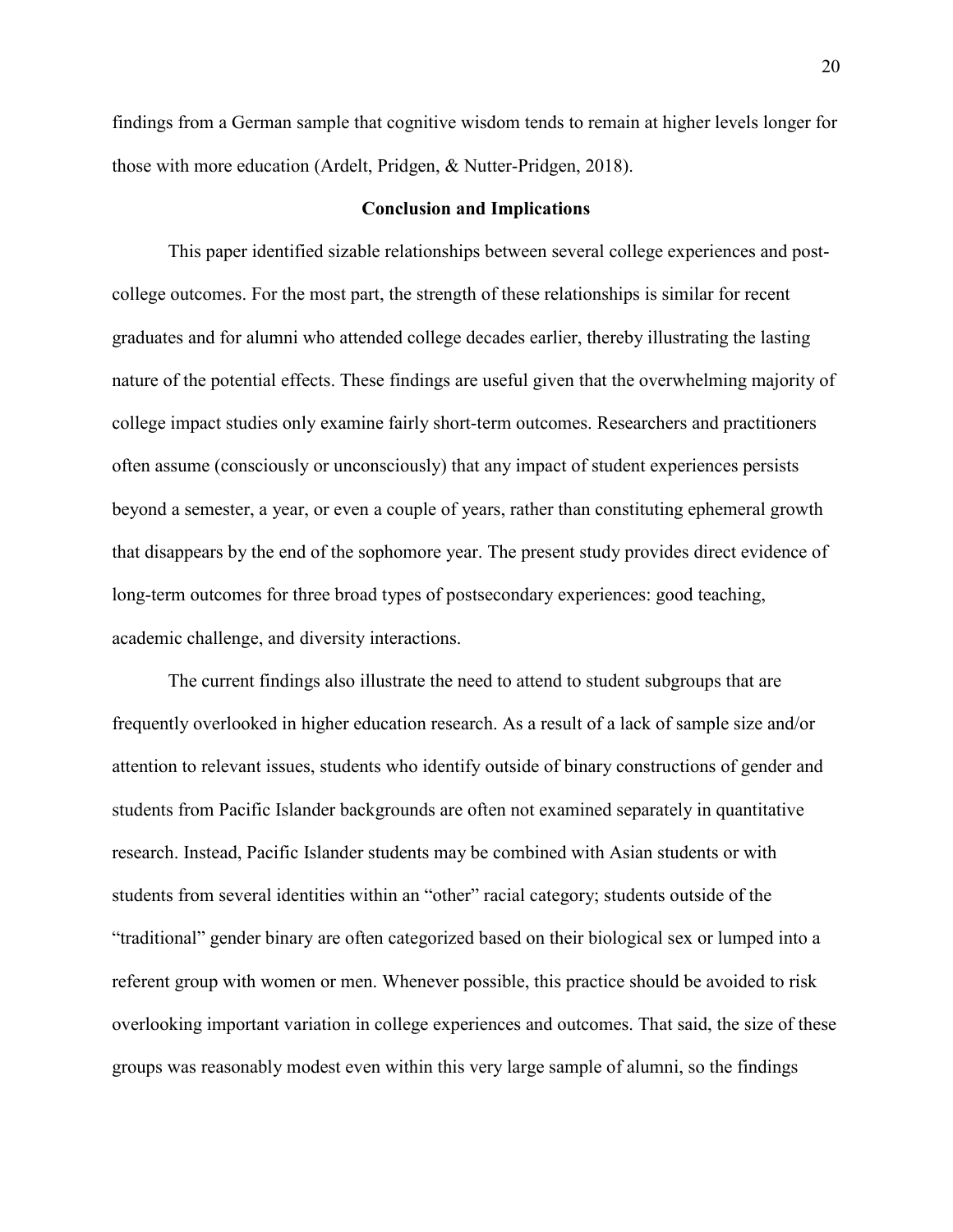observed here should be treated with caution and would certainly benefit from further exploration and replication.

From a practical perspective, this study suggests the importance of continuing to promote the student experiences on which we have focused. Given the increasing emphasis on institutional revenue that may accrue from students' continued enrollment and graduation, some colleges and universities may be tempted to lower standards or more generally avoid facilitating experiences that may be challenging, difficult, or uncomfortable for students, since these may be viewed as increasing the likelihood of attrition. Although academic challenge is framed as a separate construct here, some good teaching practices and many diversity interactions often reflect some level of challenge, so this logic may be relevant to those experiences as well. However, this study argues for the opposite perspective: alumni will perceive greater long-term outcomes and have greater long-term connection and satisfaction with their alma mater when they have experienced these forms of challenge during their undergraduate years. The experiences examined here are also clearly associated with favorable short-term outcomes, including retention for a variety of good teaching practices (see Mayhew et al., 2016). Practitioners should continue to differentiate between forms of challenge and discomfort that may ultimately lead to learning and growth versus those that are simply barriers that should be avoided, such as a hostile campus climate or a lack of relevant academic and/or social supports. Fortunately, the goals of fostering both short-term and long-term outcomes as well as both retention and growth appear to be more aligned than some might perceive.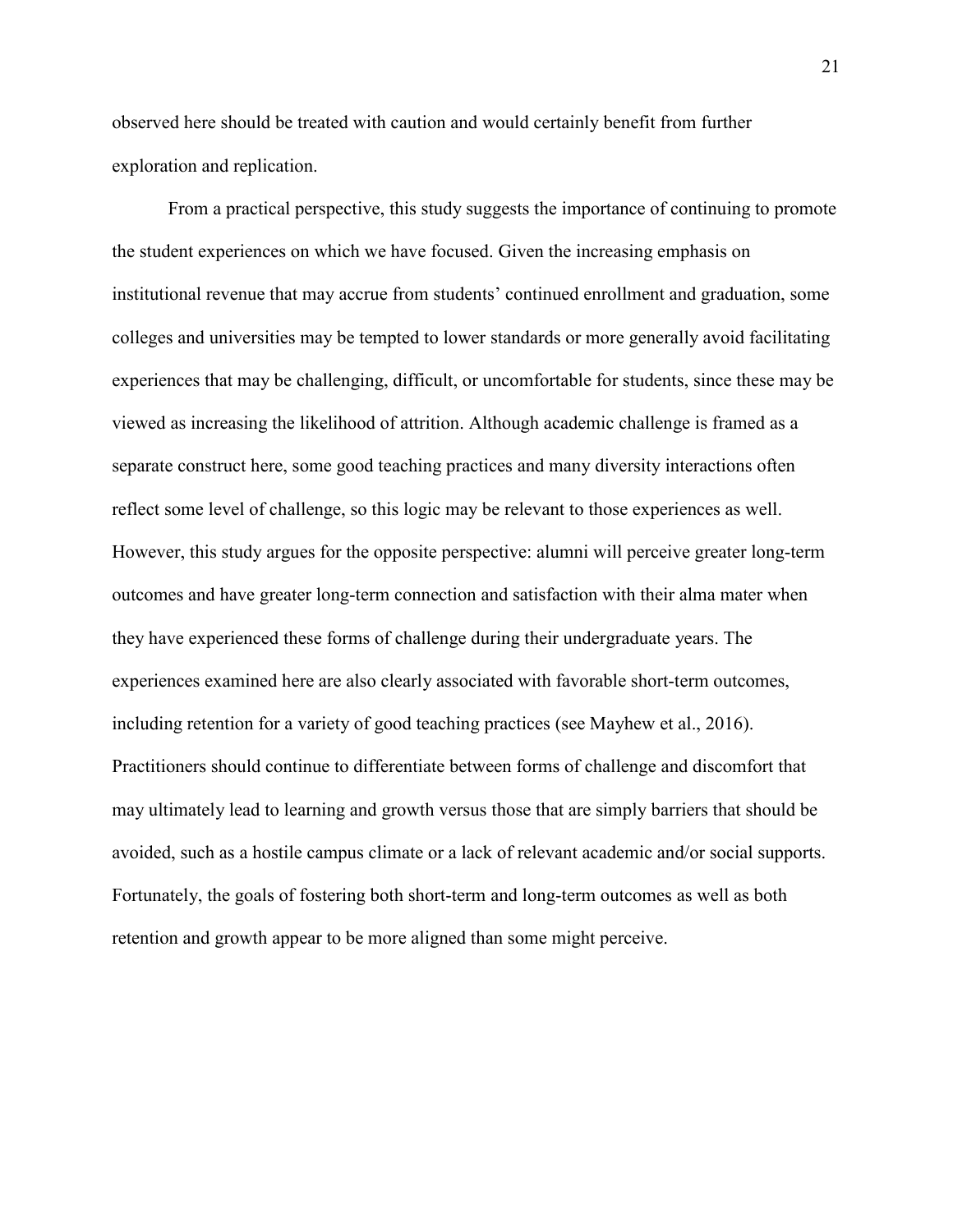## **References**

Morgan, R. A. (2013). Factors that lead millennial alumni to donate to their alma mater. (Doctoral dissertation). Retrieved from:

http://opensiuc.lib.siu.edu/cgi/viewcontent.cgi?article=1842&context=dissertations

- Ardelt, M. (2010). Are older adults wiser than college students? A comparison of two age cohorts. *Journal of Adult Development, 17*, 193-207.
- Ardelt, M., Pridgen, S., & K. L., Nutter-Pridgen (2018). The relation between age and threedimensional wisdom: Variations by wisdom dimensions and education. *The Journals of Gerontology: Series B, 73*, 1339-1349.

Allport, G. W. (1954). *The nature of prejudice*. Reading, MA: Addison-Wesley.

American Academy of Arts and Sciences (AAA&S). (2017). *The Future of Undergraduate Education, The Future of America*. Cambridge MA: Commission on the Future of Undergraduate Education.

[https://www.amacad.org/multimedia/pdfs/publications/researchpapersmonographs/CFUE](https://www.amacad.org/multimedia/pdfs/publications/researchpapersmonographs/CFUE_Final-Report/BRIEF_Future-of-Undergraduate-Education.pdf) [\\_Final-Report/BRIEF\\_Future-of-Undergraduate-Education.pdf.](https://www.amacad.org/multimedia/pdfs/publications/researchpapersmonographs/CFUE_Final-Report/BRIEF_Future-of-Undergraduate-Education.pdf)

- Arum, R., & Roksa, J. (2011). *Academically adrift: Limited learning on college campuses*. Chicago, IL: University of Chicago Press.
- Arum, R., & Roksa, J. (2014*). Aspiring adults adrift: Tentative transitions of college graduate*s. Chicago, IL: University of Chicago Press.
- Astin, A. W. (1970a). The methodology of research on college impact, part one. *Sociology of Education, 43*, 223-254.
- Astin, A. W. (1970b). The methodology of research on college impact, part two. *Sociology of Education, 43*, 437-450.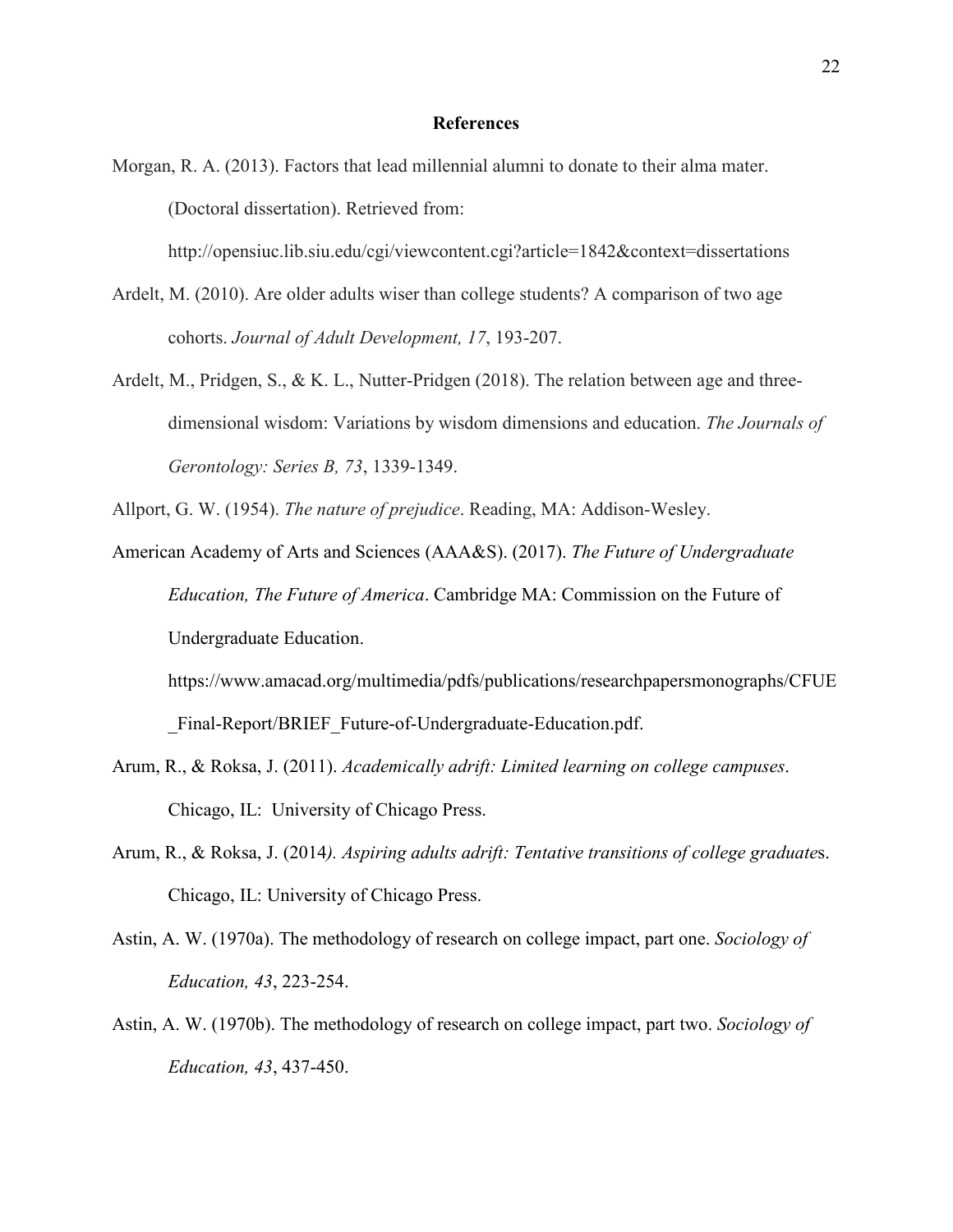- Astin, A. W. (1991). *Assessment for excellence: The philosophy and practice of assessment and evaluation in higher education*. Westport, CT: American Council on Education/Macmillan.
- Astin, A. W., Sax, L. J., & Avalos, J. (1999). Long-term effects of volunteerism during the undergraduate years. *The Review of Higher Education, 22*(2), 187-202.
- Becker, G. S. (1993). *Human capital: A theoretical and empirical analysis, with special reference to education* (3rd edition).. Chicago, IL: University of Chicago Press.
- Blau, P. M., & Duncan, O. D. (1967). *The American occupational structu*re. New York: Wiley.
- Carnegie Classification of Institutions (2017). Enrollment profile classification description. Retrieved from:

[http://carnegieclassifications.iu.edu/classification\\_descriptions/enrollment\\_profile.php](http://carnegieclassifications.iu.edu/classification_descriptions/enrollment_profile.php)

- Chang, M. J. (2011). *Quality matters: Achieving benefits associated with racial diversity*. Columbus, OH: Kirwin Institute for the Study of Race and Ethnicity, The Ohio State University.
- Chickering, A., & Gamson, Z. (1987). Seven principles for good practice in undergraduate education. AAHE Bulletin, 39(7), 3-7.
- Clotfelter, C. T. (2017). *Unequal colleges in the age of disparity*. Cambridge, MA: Harvard University Press.
- Delbanco, A. (2012). *College: What it was, is, and should be*. Princeton, NJ: Princeton University Press.
- Dickeson, R. C. (2010). *Prioritizing academic programs and services: Reallocating resources to achieve strategic balance*. San Francisco, CA: Jossey-Bass.
- Gill, A. M., & Leigh, D. E. (2003). Do the returns to community college differ between academic and vocational programs? *Journal of Human Resources, 38*(1), 134–155.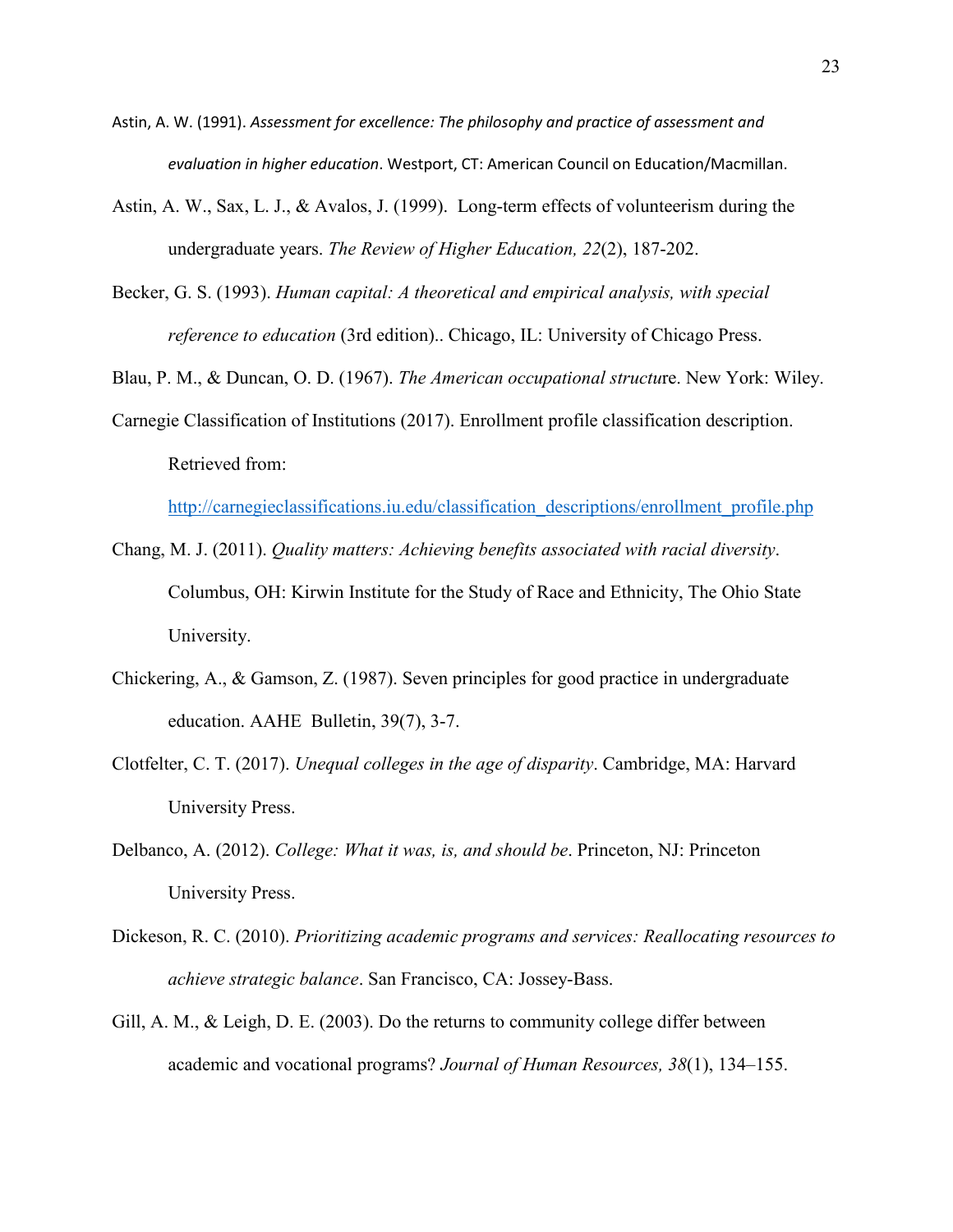- Gutmann, A. (2014). The fundamental worth of higher education. *Proceedings of the American Philosophical Society, 158*(2), 136-143.
- Harper, S. R., & Hurtado, S. (2007). Nine themes in campus racial climates and implications for institutional transformation. In S. R. Harper & L. D. Patton (Eds.), *New Directions for Student Services, 120*, 7-24. San Francisco, CA: Jossey-Bass.
- Hemelt, S. W. & Marcotte, D. (2016). The changing landscape of tuition and enrollment in American public higher education. *The Russell Sage Foundation Journal of the Social Sciences, 2*(1), 42-68.
- Hillygus, D. S. (2005). The missing link: Exploring the relationship between higher education and political engagement. *Political Behavior, 27*, 25-47.
- Hummel, R. (2010). *Factors influencing alumni connection and commitment.* (Doctoral dissertation). Retrieved from Opus: <https://hdl.handle.net/10133/2480>
- Hurtado, S., Alvarez, C. L., Guillermo-Wann, C., Cuellar, M., & Arellano, L. (2012). A model for diverse learning environments. In J. C. Smart & M. B. Paulsen (Eds.), *Higher Education: Handbook of Theory and Research* (Vol. 27, pp. 41-122). New York, NY: Springer.
- Ishitani, T. T., & McKitrick, S. A. (2013). The effects of academic programs and institutional characteristics on postgraduate civic engagement behavior. *Journal of College Student Development, 54*, 379-396.
- Kinoshita, T., Young, G., & Knight, D. B. (2014). *Learning after learning: Perceptions of engineering alumni on skill development*. IEEE Frontiers in Education Conference (FIE) Proceedings, p.1-7. 10.1109/FIE.2014.7044122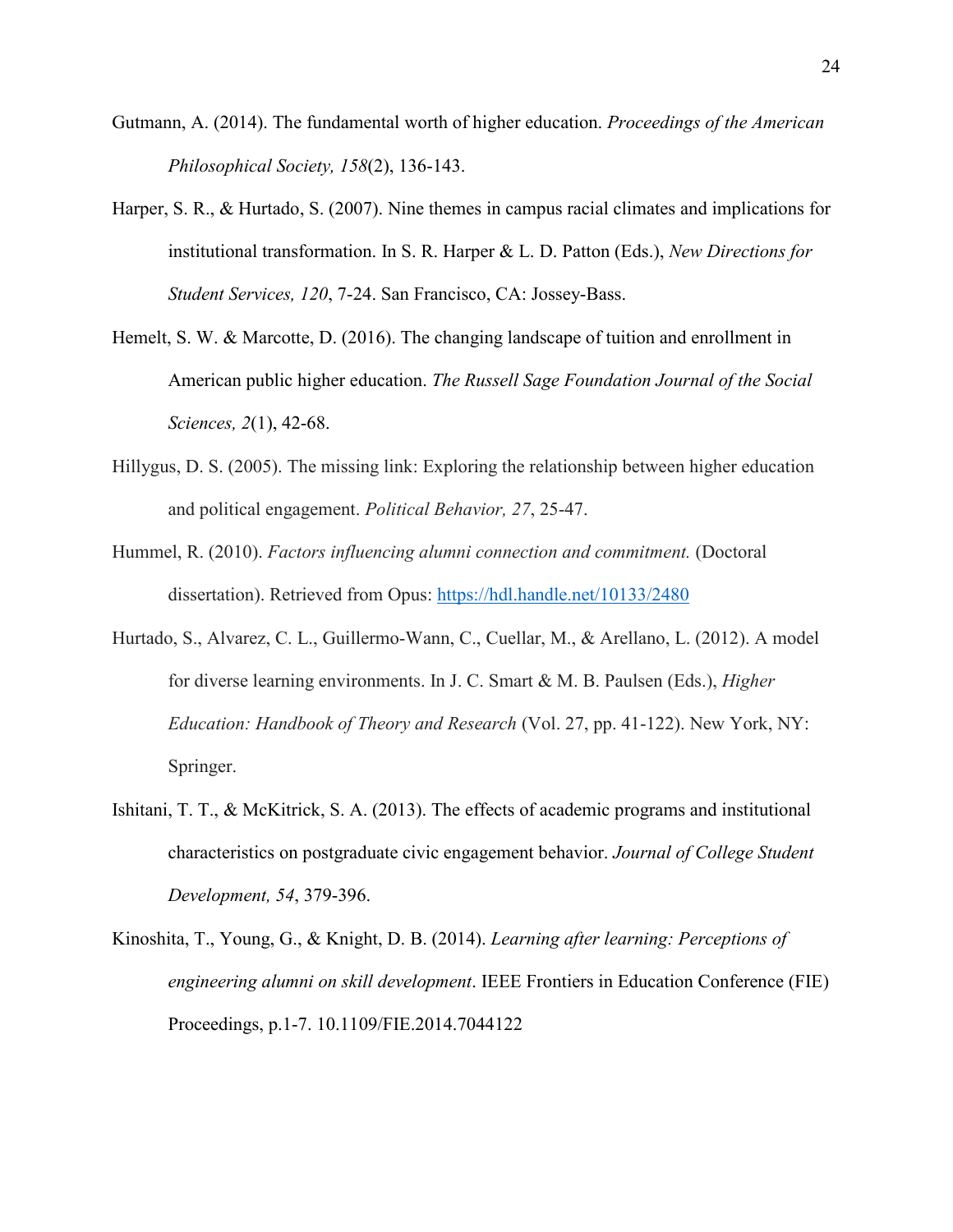- Kuh, G. D. (2008). *High-impact educational practices: What they are, who has access to them, and why they matter*. Washington DC: Association of American Colleges and Universities.
- Light, A., & Strayer, W. (2004). Who receives the college wage premium? Assessing the labor market returns to degrees and college transfer patterns. *Journal of Human Resources, 39*(3), 746–773.
- Long, M. C. (2010). Changes in the returns to education and college quality. *Economics of Education Review, 29*(3), 338-347.
- Ma, J., Pender, M., & Welch, M. (2016). *Education pays 2016: The benefits of higher education for individuals and society.* New York: College Board.
- Mayhew, M. J., Rockenbach, A. N., Bowman, N. A., Seifert, T. A., & Wolniak, G. C., with Pascarella, E. T., & Terenzini, P. T. (2016). *How college affects students: 21st century evidence that higher education works* (Vol. 3). San Francisco, CA: Wiley.
- McLendon, M. K., Hearn, J. C., & Deaton, R. (2006). Called to account: Analyzing the origins and spread of state performance-accountability policies for higher education. *Educational Evaluation and Policy Analysis, 28*(1), 1-24.
- Merkel, R. E. (2013). The influence of sorority and fraternity involvement on future giving. In N. D. Drezner (Ed.), *Expanding the donor base in higher education* (pp. 152-170). New York, NY: Routledge.
- McMahon, W. W. (2009). *Higher learning, greater good: The private and social benefits of higher education*. Baltimore, MD: Johns Hopkins University Press.
- Molitor, C. J., & Leigh, D. E. (2005). In-school work experience and the returns to two-year and four‐year colleges. *Economics of Education Review, 24*(4), 459–468.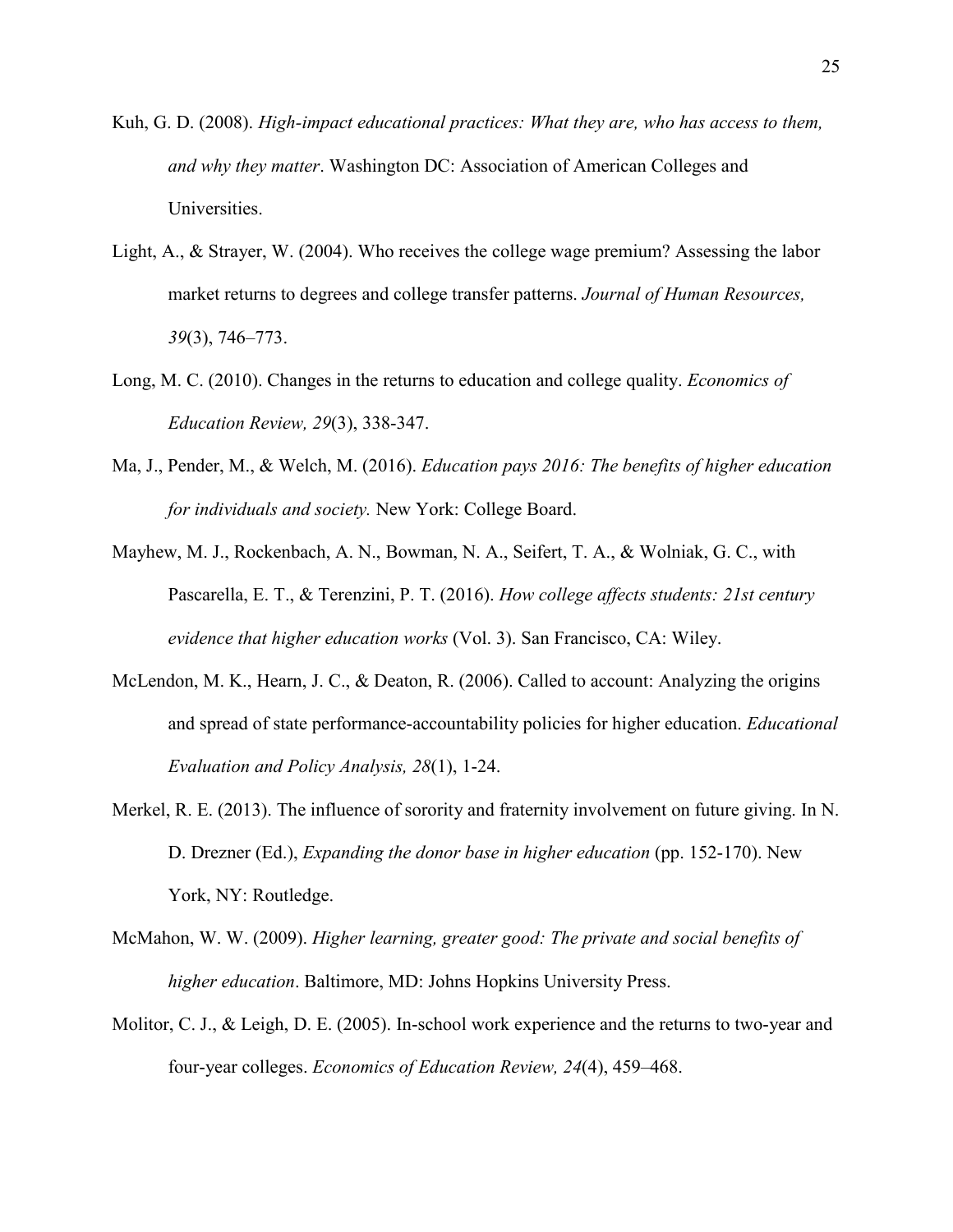- Myers, C. B., Myers, S. M., & Peters, M. (2018). The longitudinal connections between undergraduate high impact curriculum practices and civic engagement in adulthood*. Research in Higher Education, 60*, 83-110.
- National Center for Education Statistics (NCES). (2017). *The Condition of Education 2017, Postsecondary Institution Expenses*. NCES 2017-144. Retrieved from [https://nces.ed.gov/fastfacts/display.asp?id=75.](https://nces.ed.gov/fastfacts/display.asp?id=75)
- Neumann, G., Olitsky, N., & Robbins, S. B. (2009). Job congruence, academic achievement, and earnings. *Labour Economics, 16*(5), 503–509.
- Nie, N., & Hillygus, D. S., (2001). Education and democratic citizenship. In D. Ravitch & J. P. Viteritti (Eds.), *Making good citizens: Education and civil society* (pp. 30-57). New Haven, CT: Yale University.
- Park, S. (2011). Returning to school for higher returns. *Economics of Education Review, 30*(6), 1215– 1228.
- Pascarella, E. T., & Terenzini, P. T. (1991). *How college affects students*. San Francisco, CA: Jossey-Bass.
- Pascarella, E. T., & Terenzini, P. T. (2005). *How college affects students: A third decade of research (Vol. 2)*. San Francisco, CA: Jossey-Bass.
- Perna, L. W. (2003). The private benefits of higher education: An examination of the earnings premium. *Research in Higher Education, 44*(4), 451–472.
- Perna, L. W. (2005). The benefits of higher education: Sex, racial/ethnic, and socioeconomic group differences. *Review of Higher Education, 29*(1), 23–52.
- Pettigrew, T. F. (1998). Intergroup contact theory. *Annual review of psychology*, *49*(1), 65-85.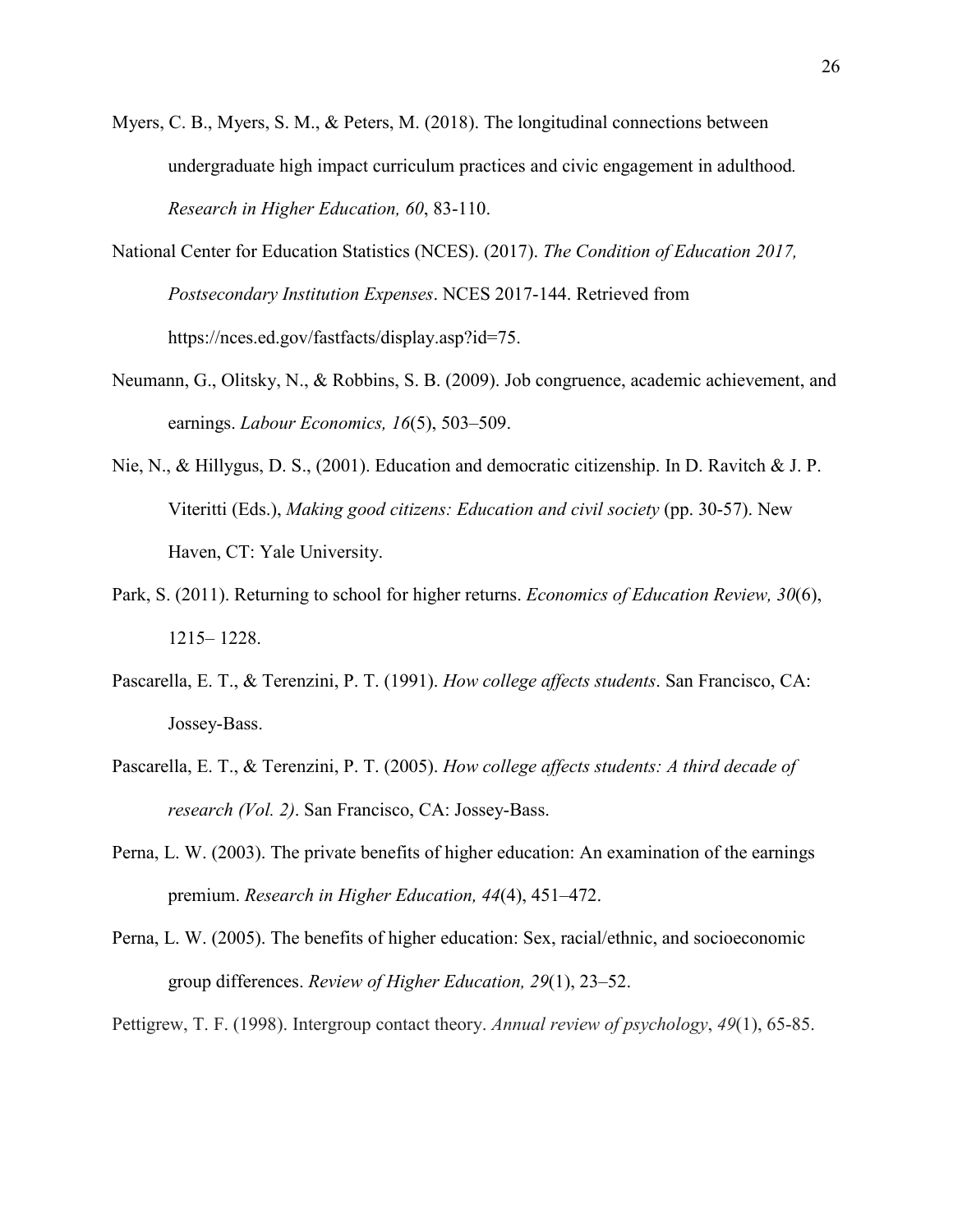- Pettigrew, T. F., & Tropp, L. R. (2006). A meta-analytic test of intergroup contact theory. *Journal of personality and social psychology*, *90*(5), 751.
- Porter, T., Hartman, K., & Johnson, J. S. (2011). Books and balls: Anticedents and outcomes of college identification. *Research in Higher Education, 13*, 1-14.
- Rumberger, R. W. (2010). Education and the reproduction of economic inequality in the United States: An empirical investigation. *Economics of Education Review, 29*(2), 246–254.
- Selingo, J. (2013). *College (unbound): The future of higher education and what it means for students*. Las Vegas, NV: Amazon Publishing.
- Sun, X., Hoffman, S. C., & Grady, M. L. (2007). A multivariate causal model of alumni giving: Implications for alumni fundraisers. *International Journal of Educational Advancement, 7*, 307-332.
- Taniguchi, H. (2005). The influence of age at degree completion on college wage premiums. *Research in Higher Education, 46*(8), 861-881.
- Weerts, D. J., & Ronca, J. M. (2007). Profiles of supportive alumni: Donors, volunteers, and those who "do it all." *International Journal of Educational Advancement, 7*, 20-34.
- Weerts, D. J., & Ronca, J. M. (2008). Characteristics of alumni donors who volunteer at their alma mater. *Research in Higher Education, 49*, 274-292.
- Weidman, J. C., Twale, D. J., & Stein, E. L. (2001).*. Socialization of graduate and professional students in higher education: A perilous passage?* (ASHE-ERIC Higher Education Report: Vol. 28)*.* San Francisco, CA: Jossey-Bass.
- Wolniak, G. C., Seifert, T. A., Reed, E. J., & Pascarella, E. T. (2008). College majors and social mobility. *Research in Social Stratification and Mobility, 26*, 123-139.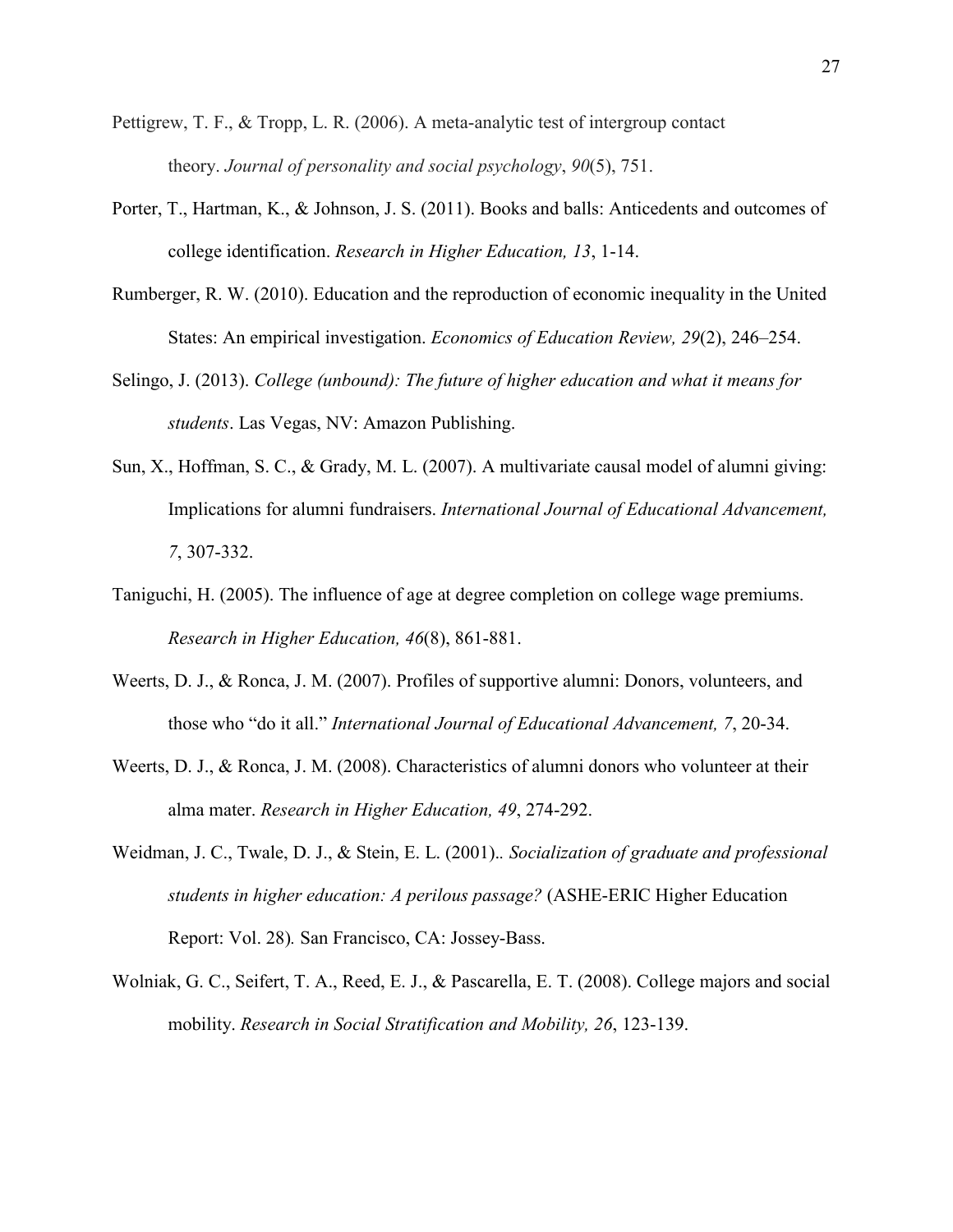- Woo, J. (2014). *Degrees of debt student borrowing and loan repayment of bachelor's degree recipients 1 year after graduating: 1994, 2001, and 2009*. Washington, DC: National Center for Education Statistics.
- Zorthian, J. (2017, September 7). Americans are divided on whether college degrees are worth it. *Fortune*. Retrieved from<http://fortune.com/2017/09/07/americans-college-worth-it/>
- Zydney, A. L., Bennett, J. S., Shahid, A., & Bauer, K. W. (2002). Impact of undergraduate research experience on engineering. *Journal of Engineering Education, 91*, 151-157.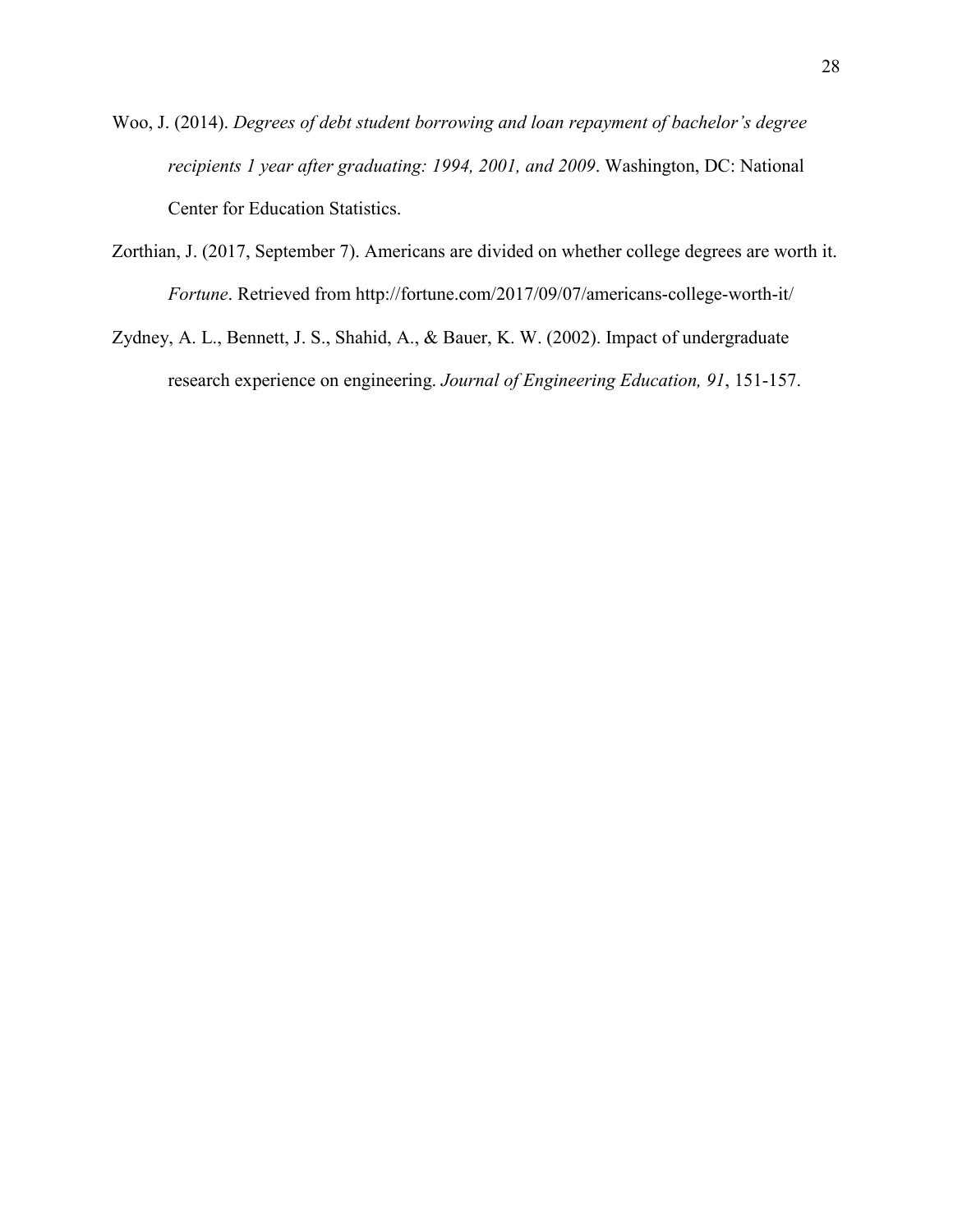Table 1. Results of multiple regression analyses predicting post-college outcomes.

|                                  | Intellectual |              | Connection to   | College      |
|----------------------------------|--------------|--------------|-----------------|--------------|
| Key Independent Variable         | Growth       | Civic Growth | the Institution | Satisfaction |
| Good teaching and high-quality   | $.211***$    | $.169***$    | .360***         | .448***      |
| faculty interactions             | (.010)       | (.011)       | (.012)          | (.012)       |
| Challenging assignments with     | .534 ***     | $.261***$    | $.140***$       | $.206***$    |
| high faculty expectations        | (.010)       | (.015)       | (.012)          | (.010)       |
| Interactions with diversity      | $.068***$    | $.396***$    | .069 ***        | $-0.019$     |
|                                  | (.007)       | (.014)       | (.009)          | (.010)       |
| Women                            | $.048***$    | .095 ***     | $.029*$         | $.076***$    |
|                                  | (.013)       | (.012)       | (.014)          | (.016)       |
| Non-binary gender                | $-.206**$    | $-.005$      | $-.320**$       | $-.330***$   |
|                                  | (.075)       | (.068)       | (.107)          | (.087)       |
| American Indian/Alaskan Native   | .095         | $-0.062$     | $-.104$         | $-186*$      |
|                                  | (.088)       | (.083)       | (.125)          | (.082)       |
| Asian American/Asian             | $-0.024$     | $-0.056$     | $-.109**$       | $-.177***$   |
|                                  | (.022)       | (.044)       | (.040)          | (.038)       |
| African American/Black           | $.171***$    | .099         | $-.079$         | .028         |
|                                  | (.049)       | (.060)       | (.056)          | (.051)       |
| Native Hawaiian/Pacific Islander | $-.342*$     | .099         | $-.260$         | $-.176$      |
|                                  | (.138)       | (.073)       | (.168)          | (.186)       |
| Hispanic/Latinx                  | $.076***$    | .031         | $-.070*$        | $-.110**$    |
|                                  | (.022)       | (.031)       | (.027)          | (.035)       |
| Not a U.S. citizen or permanent  | $.063*$      | $.115***$    | $-0.086$        | $-.147***$   |
| resident                         | (.030)       | (.037)       | (.050)          | (.038)       |
| Multiracial                      | .031         | $-0.009$     | $-.084*$        | $-.051$      |
|                                  | (.038)       | (.041)       | (.040)          | (.040)       |
| Unknown race/ethnicity           | $-0.042$     | $-0.085*$    | $-0.115**$      | $-111*$      |
|                                  | (.026)       | (.036)       | (.034)          | (.044)       |
| Very high undergraduate          | $-0.053*$    | .049         | $-.109**$       | $-0.056$     |
| enrollment                       | (.024)       | (.054)       | (.038)          | (.046)       |
| High undergraduate enrollment    | $-0.038$     | .007         | $-.001$         | .025         |
|                                  | (.020)       | (.078)       | (.039)          | (.037)       |
| Majority undergraduate           | $-.037$      | $-.026$      | $-.072$         | $-.053$      |
| enrollment                       | (.029)       | (.054)       | (.089)          | (.046)       |
| Years after graduation           | $-0.006$     | $-.020$      | .026            | $.097***$    |
|                                  | (.008)       | (.013)       | (.015)          | (.013)       |
| Biological sciences major        | $.082***$    | $-.061**$    | .033            | $-0.002$     |
|                                  | (.020)       | (.021)       | (.022)          | (.022)       |
| <b>Business major</b>            | $.076**$     | .021         | .012            | $.072*$      |
|                                  | (.026)       | (.033)       | (.029)          | (.032)       |
| Communications major             | .044         | .005         | .055            | .006         |
|                                  | (.029)       | (.038)       | (.041)          | (.032)       |
| <b>Education major</b>           | $-0.014$     | $.082*$      | $-0.033$        | $.058*$      |
|                                  | (.021)       | (.034)       | (.032)          | (.028)       |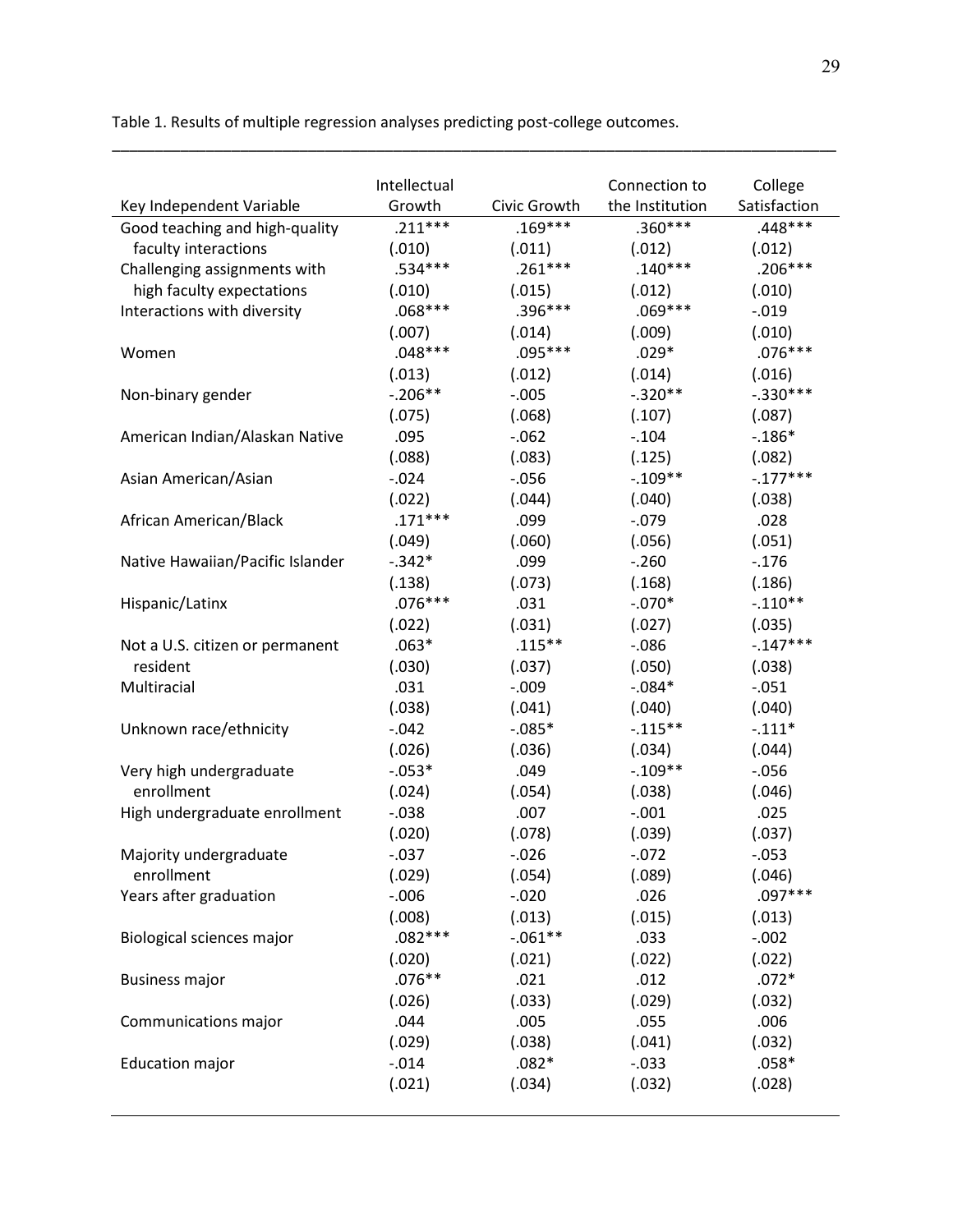| Engineering major       | $.337***$ | $-.334***$ | .289***  | $.254***$  |
|-------------------------|-----------|------------|----------|------------|
|                         | (.026)    | (.064)     | (.033)   | (.064)     |
| Fine arts major         | $-.032$   | $-137***$  | .016     | $-.130***$ |
|                         | (.023)    | (.025)     | (.026)   | (.020)     |
| Health sciences major   | $.154***$ | $.155***$  | $-0.056$ | .043       |
|                         | (.032)    | (.037)     | (.033)   | (.047)     |
| Humanities major        | .002      | $-.056***$ | .019     | $-0.036*$  |
|                         | (.017)    | (.014)     | (.022)   | (.017)     |
| Physical sciences major | $.114***$ | $-.232***$ | $.079*$  | $.044*$    |
|                         | (.019)    | (.054)     | (.038)   | (.021)     |
| Other major             | .014      | .046       | $.084*$  | .009       |
|                         | (.028)    | (.027)     | (.038)   | (.026)     |
| R <sup>2</sup>          | .493      | .475       | .244     | .341       |
|                         |           |            |          |            |

*Note*. Standard errors are in parentheses. Dependent and continuous independent variables were standardized with a mean of zero and a standard deviation of one to facilitate effect size interpretation. Cluster-robust standard errors were used to account for the nesting of students within institutions. Referent groups for dummy-coded variables were men, White/Caucasian, entirely undergraduate enrollment, and social science major. \**p* < .05 \*\**p* < .01 \*\*\**p* < .001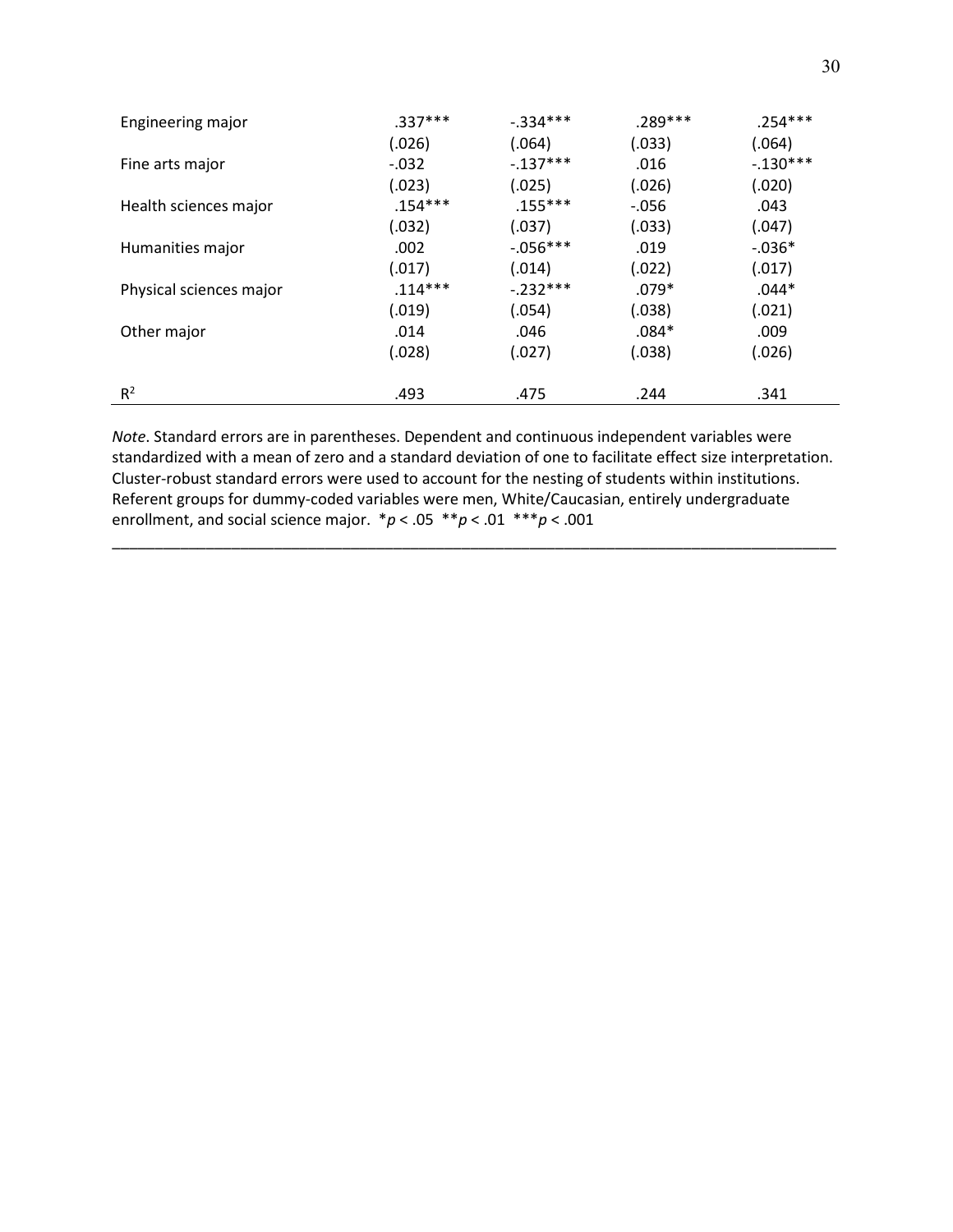|                                | Intellectual |              | Connection to   | College      |
|--------------------------------|--------------|--------------|-----------------|--------------|
| Key Independent Variable       | Growth       | Civic Growth | the Institution | Satisfaction |
| Good teaching and high-quality | $.204***$    | $.174***$    | $.365***$       | $.457***$    |
| faculty interactions           | (.014)       | (.012)       | (.019)          | (.020)       |
| Challenging assignments with   | .546 ***     | $.282***$    | $.161***$       | $.225***$    |
| high faculty expectations      | (.015)       | (.018)       | (.018)          | (.017)       |
| Interactions with diversity    | $.066***$    | $.375***$    | $.070***$       | $-.007$      |
|                                | (.011)       | (.017)       | (.013)          | (.013)       |
| Women                          | $.048***$    | $.094***$    | .029            | $.075***$    |
|                                | (.014)       | (.012)       | (.014)          | (.017)       |
| Non-binary gender              | $-0.158*$    | .027         | $-.263*$        | $-.263**$    |
|                                | (.067)       | (.068)       | (.101)          | (.092)       |
| Women x good teaching          | .004         | $-.010$      | $-.008$         | $-.017$      |
|                                | (.013)       | (.013)       | (.021)          | (.020)       |
| Non-binary x good teaching     | $.331*$      | .123         | $.254*$         | $.365***$    |
|                                | (.157)       | (.087)       | (.105)          | (.104)       |
| Women x academic challenge     | $-.017$      | $-.037*$     | $-.034$         | $-0.029$     |
|                                | (.015)       | (.014)       | (.019)          | (.020)       |
| Non-binary x academic          | $-0.070$     | $-0.013$     | $-0.055$        | $-.034$      |
| challenge                      | (.117)       | (.087)       | (.103)          | (.106)       |
| Women x diversity interactions | .007         | $.037**$     | $-0.006$        | $-.024$      |
|                                | (.013)       | (.014)       | (.017)          | (.014)       |
| Non-binary x diversity         | $-0.012$     | $-.024$      | $-111$          | $-.087$      |
| interactions                   | (.113)       | (.071)       | (.091)          | (.113)       |
|                                |              |              |                 |              |
| R <sup>2</sup>                 | .492         | .474         | .243            | .340         |

Table 2. Results of regression analyses exploring gender moderation of the link between college experiences and post-college outcomes.

\_\_\_\_\_\_\_\_\_\_\_\_\_\_\_\_\_\_\_\_\_\_\_\_\_\_\_\_\_\_\_\_\_\_\_\_\_\_\_\_\_\_\_\_\_\_\_\_\_\_\_\_\_\_\_\_\_\_\_\_\_\_\_\_\_\_\_\_\_\_\_\_\_\_\_\_\_\_\_\_\_\_\_\_\_

*Note*. Standard errors are in parentheses. Dependent and continuous independent variables were standardized with a mean of zero and a standard deviation of one to facilitate effect size interpretation. Cluster-robust standard errors were used to account for the nesting of students within institutions. Analyses controlled for race/ethnicity, years since graduation, undergraduate major, and institutional enrollment profile. \**p* < .05 \*\**p* < .01 \*\*\**p* < .001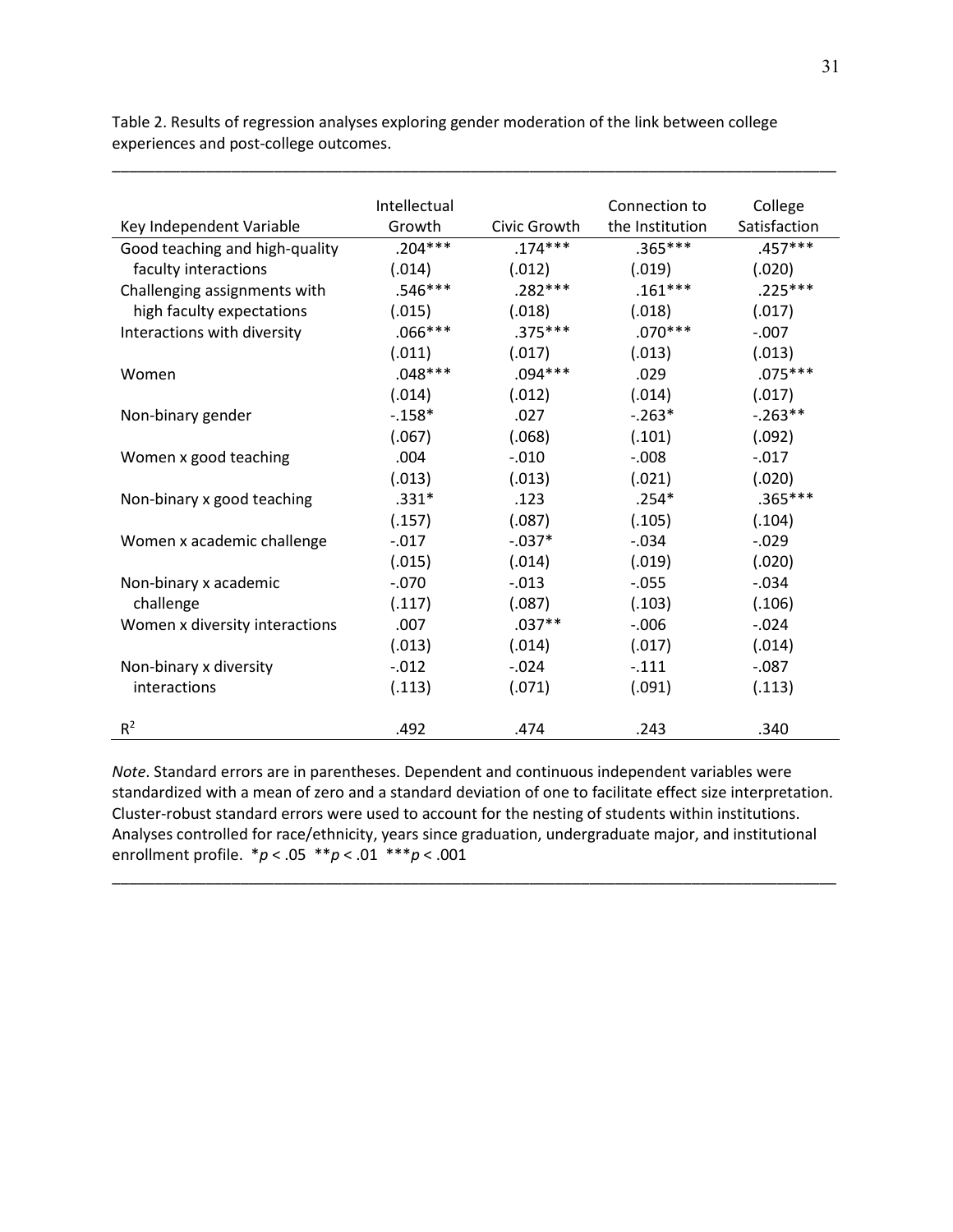|                                  | Intellectual |              | Connection to   | College      |
|----------------------------------|--------------|--------------|-----------------|--------------|
| Key Independent Variable         | Growth       | Civic Growth | the Institution | Satisfaction |
| Good teaching and high-quality   | $.216***$    | $.170***$    | $.362***$       | $.440***$    |
| faculty interactions             | (.011)       | (.012)       | (.013)          | (.014)       |
| Challenging assignments with     | $.534***$    | $.258***$    | $.134***$       | $.196***$    |
| high faculty expectations        | (.011)       | (.015)       | (.013)          | (.011)       |
| Interactions with diversity      | $.069***$    | $.401***$    | $.073***$       | $-0.014$     |
|                                  | (.008)       | (.012)       | (.011)          | (.010)       |
| African American/Black           | $.178***$    | $.116***$    | $-0.069$        | .056         |
|                                  | (.040)       | (.038)       | (.060)          | (.049)       |
| Native Hawaiian/Pacific Islander | $-.389**$    | .065         | $-.277$         | $-.226$      |
|                                  | (.141)       | (.081)       | (.170)          | (.168)       |
| Black x good teaching            | $-.019$      | .024         | .023            | .091         |
|                                  | (.046)       | (.032)       | (.062)          | (.046)       |
| NH/PI x good teaching            | $-.224$      | $-.050$      | $-.282$         | $-282$       |
|                                  | (.143)       | (.077)       | (.246)          | (.201)       |
| Black x academic challenge       | $-0.029$     | .008         | $-.022$         | $-0.018$     |
|                                  | (.041)       | (.061)       | (.059)          | (.040)       |
| NH/PI x academic challenge       | .203         | $.219**$     | $-.095$         | .034         |
|                                  | (.220)       | (.075)       | (.138)          | (.182)       |
| Black x diversity interactions   | $-.081**$    | $-.129**$    | $-0.035$        | $-0.088*$    |
|                                  | (.030)       | (.042)       | (.043)          | (.039)       |
| NH/PI x diversity interactions   | $-0.077$     | $-.095$      | $.602***$       | .188         |
|                                  | (.191)       | (.127)       | (.178)          | (.198)       |
|                                  |              |              |                 |              |
| R <sup>2</sup>                   | .494         | .476         | .245            | .343         |

Table 3. Selected results of regression analyses exploring racial/ethnic moderation of the link between college experiences and post-college outcomes.

\_\_\_\_\_\_\_\_\_\_\_\_\_\_\_\_\_\_\_\_\_\_\_\_\_\_\_\_\_\_\_\_\_\_\_\_\_\_\_\_\_\_\_\_\_\_\_\_\_\_\_\_\_\_\_\_\_\_\_\_\_\_\_\_\_\_\_\_\_\_\_\_\_\_\_\_\_\_\_\_\_\_\_\_\_

*Note*. Standard errors are in parentheses. White/Caucasian was the reference group; several other racial/ethnic groups and the interactions between these and good practices were also included in the models (not shown here). Dependent and continuous independent variables were standardized with a mean of zero and a standard deviation of one to facilitate effect size interpretation. Cluster-robust standard errors were used to account for the nesting of students within institutions. Analyses also controlled for gender, years since graduation, undergraduate major, and institutional enrollment profile. \**p* < .05 \*\**p* < .01 \*\*\**p* < .001